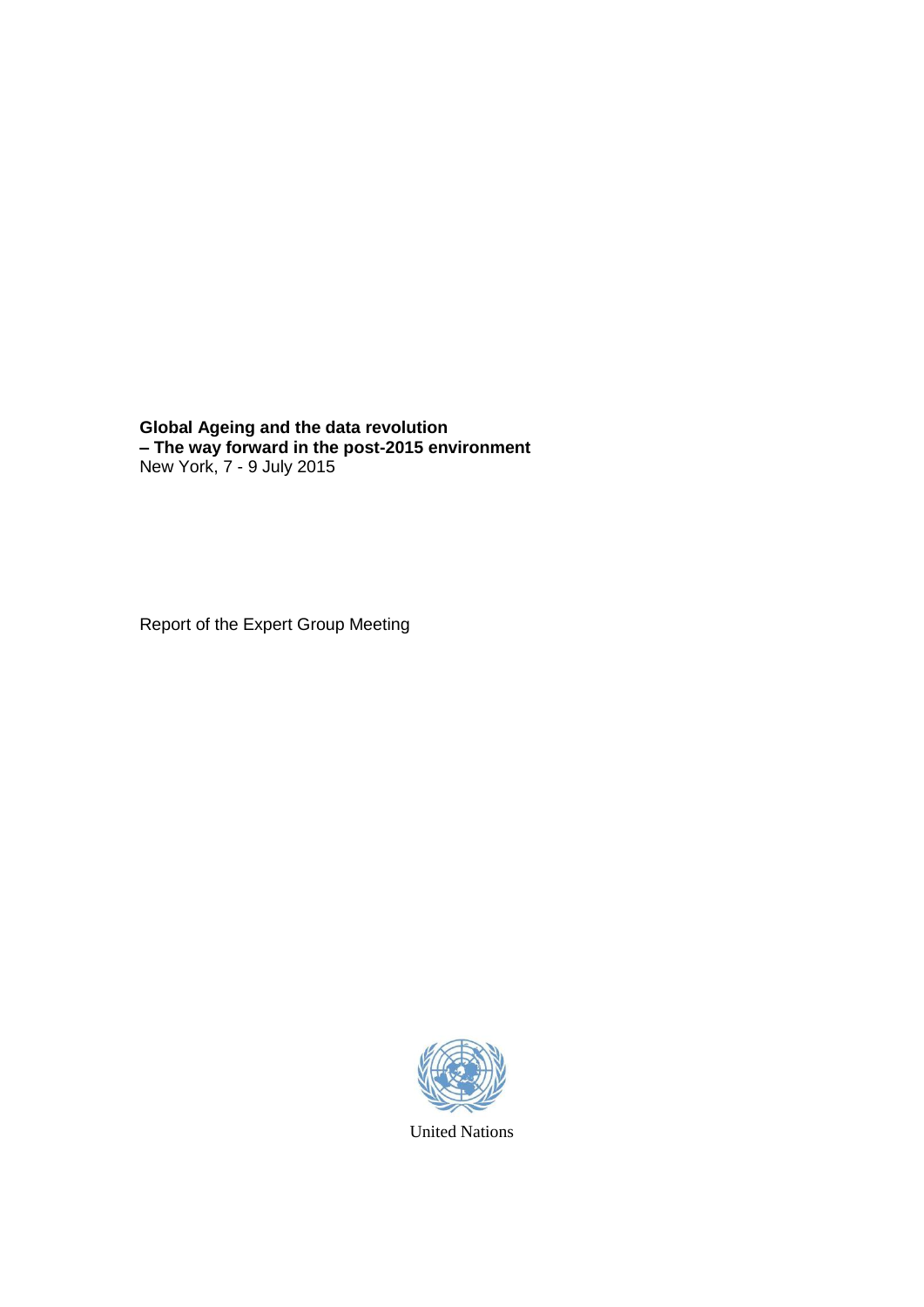## **DESA**

The Department of Economic and Social Affairs of the United Nations Secretariat is a vital interface between global policies in the economic, social and environmental spheres and national action. The Department works in three main interlinked areas: (i) it compiles, generates and analyses a wide range of economic, social and environmental data and information on which Member States of the United Nations draw to review common problems and take stock of policy options; (ii) it facilitates the negotiations of Member States in many intergovernmental bodies on joint courses of action to address ongoing or emerging global challenges; and (iii) it advises interested Governments on the ways and means of translating policy frameworks developed in United Nations conferences and summits into programmes at the country level and, through technical assistance, helps build national capacities.

#### **Note**

The designations employed in this report and the material presented in it do not imply the expression of any opinion whatsoever on the part of the Secretariat of the United Nations concerning the legal status of any country, territory, city or area of its authorities, or concerning the delimitation of its frontiers or boundaries.

Symbols of United Nations documents are composed of capital letters combined with figures.

Suggested citation:

United Nations, Department of Economic and Social Affairs, Division for Social Policy and Development (2015). Global ageing and the data revolution – the way forward in the post-2015 environment: Report of the Expert Group Meeting (United Nations)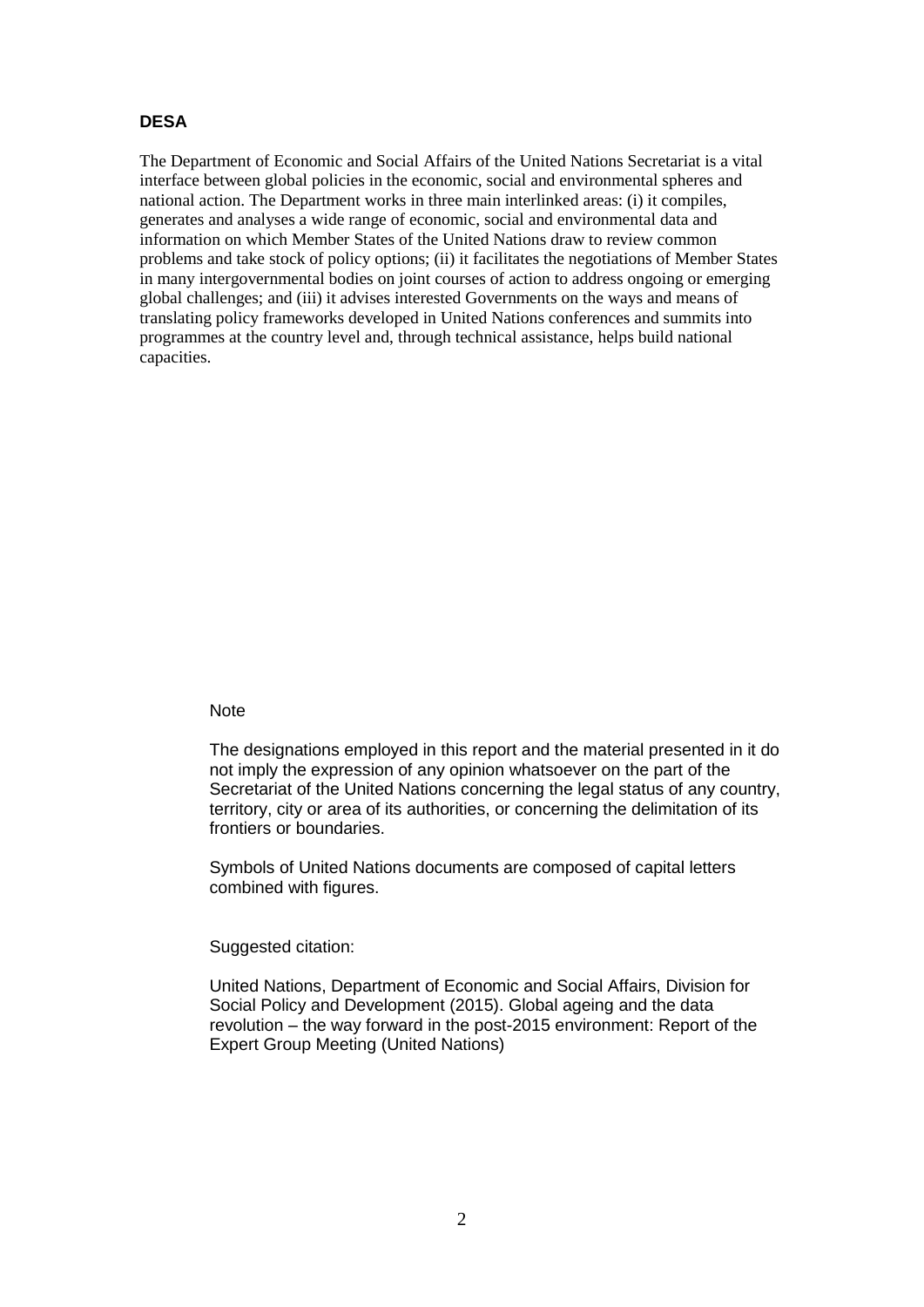# Contents

|           |                                                                                                                   | Para                 | Page           |  |
|-----------|-------------------------------------------------------------------------------------------------------------------|----------------------|----------------|--|
| I.        |                                                                                                                   | $1 - 12$             | 5              |  |
| Π.        |                                                                                                                   | $13-16$<br>$17 - 18$ | $\overline{7}$ |  |
| Ш.        |                                                                                                                   |                      | $\overline{7}$ |  |
| IV.       |                                                                                                                   | 19-22                | 8              |  |
|           | A. The data-revolution: opportunities and challenges                                                              | 19-25                | 8              |  |
|           | B. The Sustainable Development Goals from an Older Persons                                                        |                      |                |  |
|           | - Reflecting Human Rights issues in indicators<br>C. Regional and national examples of data collection efforts on | 26-32                | 10             |  |
|           |                                                                                                                   | 38-57                | 12             |  |
|           | D. Global Age Watch Index and the Active Ageing Index                                                             | 58-65                | 16             |  |
|           |                                                                                                                   |                      |                |  |
|           | E. E-Participation: Enhancing data collection, policy making                                                      | 66-68                | 19             |  |
|           | Collecting new and non-traditional data and accountability<br>$F_{\rm{r}}$                                        |                      |                |  |
|           |                                                                                                                   |                      |                |  |
|           |                                                                                                                   | 69-74                | 19             |  |
|           | G. Opportunities and Challenges of the data revolution vis-à-                                                     |                      |                |  |
|           | vis the ageing agenda in a post-2015 agenda                                                                       | 75-78                | 21             |  |
| V.        |                                                                                                                   |                      | 25             |  |
| VI.       |                                                                                                                   | 82-87                | 27             |  |
|           |                                                                                                                   |                      |                |  |
| Annex I   | 30                                                                                                                |                      |                |  |
| Annex II  |                                                                                                                   |                      |                |  |
| Annex III |                                                                                                                   |                      | 36             |  |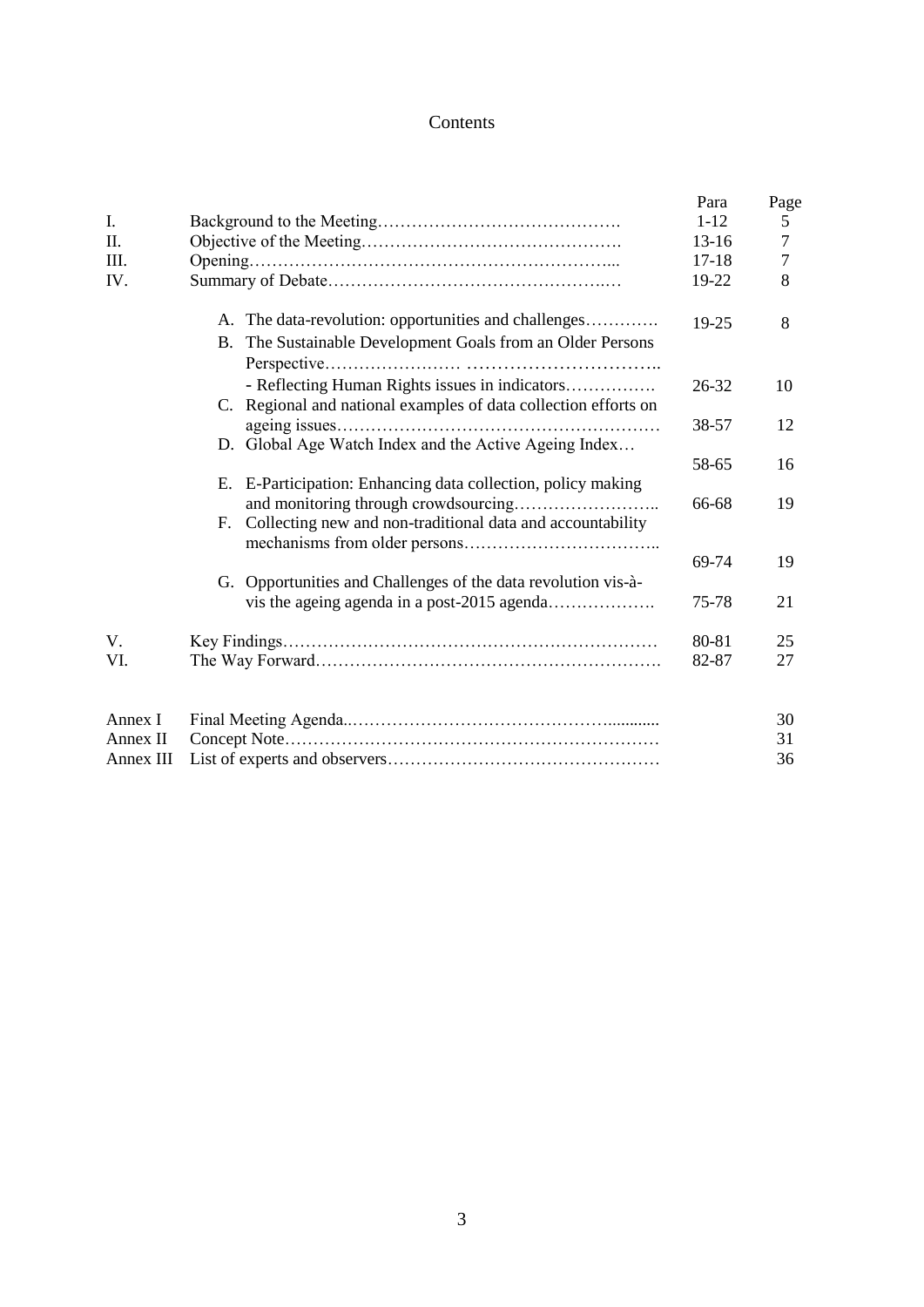# Explanatory Notes

Symbols of United Nations documents are composed of capital letters combined with figures.

The following abbreviations are used in this document:

| Active Ageing Index                                                        |
|----------------------------------------------------------------------------|
| Acquired Immune Deficiency Syndrome                                        |
| Ageing and Development Program African Population and Health Research      |
| Center                                                                     |
| <b>African Union</b>                                                       |
| Convention on the Elimination of all Forms of Discrimination Against Women |
| Civil Registration and Vital Statistics                                    |
| Department of Economic and Social Affairs                                  |
| Demographic and Health survey                                              |
| Division for Social Policy and Development                                 |
| <b>Expert Group Meeting</b>                                                |
| European Union                                                             |
| Food Insecurity Experience Scale                                           |
| <b>Heartland Alliance International</b>                                    |
| Human Immunodeficiency Virus                                               |
| Health and Retirement Study                                                |
| Inter-Agency and Expert Group                                              |
| International Conference on Population and Development                     |
| Information and Communications Technology                                  |
| <b>International Health Regulations</b>                                    |
| <b>International Labor Organization</b>                                    |
| Millennium Development Goals                                               |
| Madrid International Plan of Action on Ageing                              |
| <b>Maternal Mortality Ration</b>                                           |
| Non-Communicable Diseases                                                  |
| National Human Rights Institutions                                         |
| <b>National Statistical Offices</b>                                        |
| Open-ended Working Group on Ageing                                         |
| Office of the High Commissioner for Human Rights                           |
| Prevalence of Undernourishment                                             |
| Philippine Statistics Authority                                            |
| <b>Sustainable Development Goals</b>                                       |
| Tuberculosis                                                               |
| <b>United Kingdom</b>                                                      |
| <b>United Nations Development Programme</b>                                |
| United Nations Economic Commission for Europe                              |
| <b>United Nations Population Fund</b>                                      |
| World Health Organization                                                  |
|                                                                            |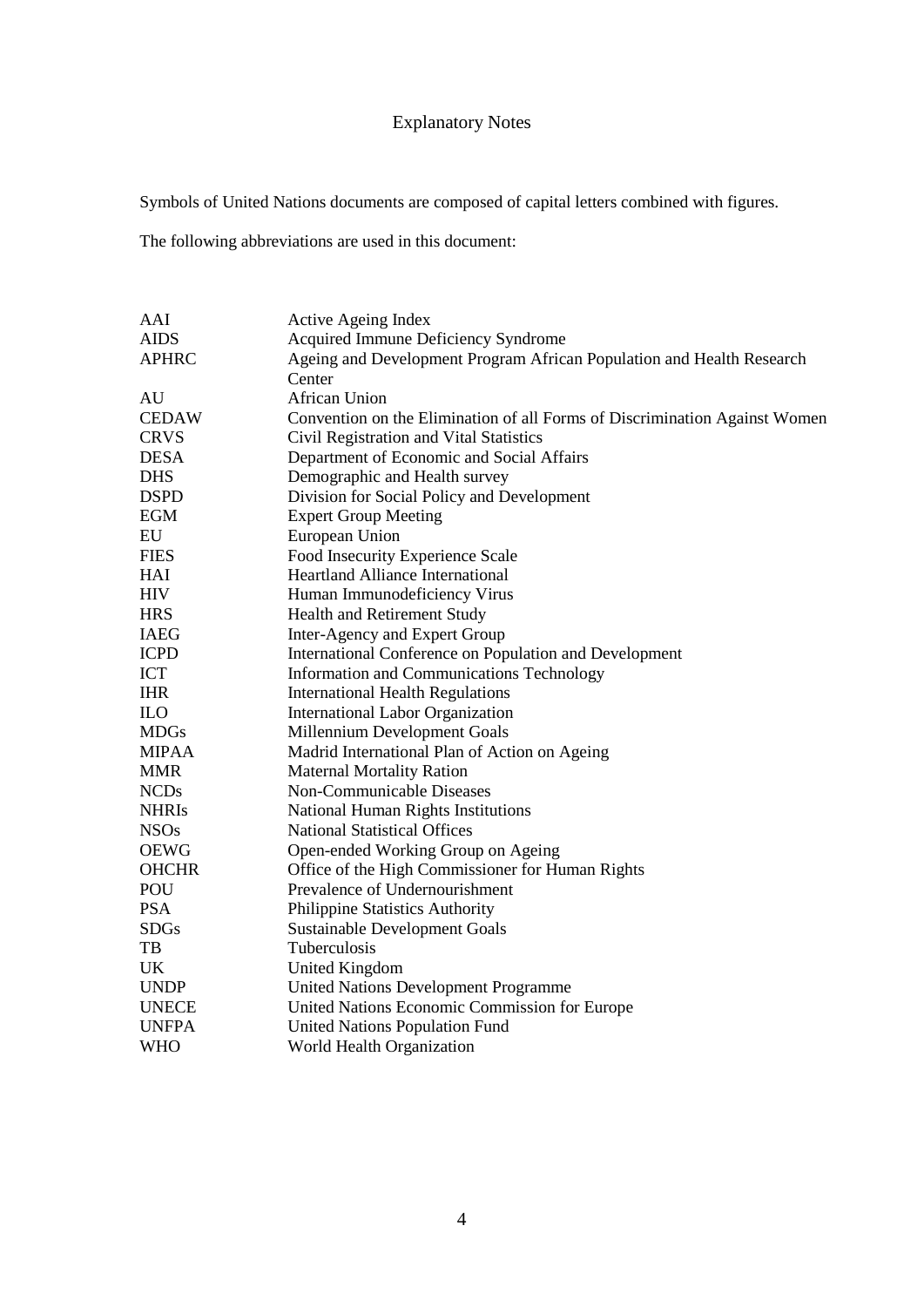## **I. Background to the Meeting**

1. The Expert Group Meeting (EGM) on "Global ageing and the data revolution – the way forward in the post-2015 environment" was held at the United Nations Headquarters in New York on 7-9 July 2015. The EGM was organized by the Focal Point on Ageing, Division for Social Policy and Development (DSPD) of the Department of Economic and Social Affairs (DESA). The final meeting agenda is attached as Annex I.

2. The meeting was attended by experts from Kenya, Lebanon, the Netherlands, the Philippines, the United Kingdom and the United States of America. Experts also participated from the United Nations Development Programme (UNDP), the United Nations Population Fund (UNFPA), ILO New York Liaison office, the Statistics Division of DESA, the Office of the High Commissioner for Human Rights (OHCHR), the United Nations Regional Commissions New York Office, AARP, and HelpAge International.

3. The meeting was convened in the context of General Assembly resolution 69/146 of 2015 entitled "Follow-up to the Second World Assembly on Ageing," which recommends that Member States enhance their capacity to more effectively collect data, statistics and qualitative information, disaggregated when necessary by relevant factors, including sex and disability, in order to better assess the situation of older persons and to set adequate monitoring mechanisms for programmes and policies geared towards protecting the full and equal enjoyment of all human rights and fundamental freedoms by older persons.

4. So far, in many countries, the development agenda has fallen short of achieving effective responses to the situation of older persons. At the national level, effective legislation and policies responding to the situation of older persons have often not been adopted, or remain dispersed, underfunded or insufficiently implemented.

5. Population ageing has profound implications for many facets of human life. An ageing population will affect everything from economies, labour markets and provisions of health and social care. This prospect requires a better understanding of the challenges and opportunities posed by population ageing as well as their implications for the situation of older persons themselves. While the older population is growing at an accelerated speed, many gaps in ageing related statistics and data still exist, affecting the ability to develop targeted policies and programmes that address ageing related challenges.

6. Ongoing efforts in the implementation of Madrid International Plan of Action on Ageing (MIPAA) as well as in the context of the Open Ended Working Group on Ageing have demonstrated that further in-depth analysis and evidence is crucial to enhance ageing related policy and programme formulation and implementation. The need for a clear understanding of the impact of global ageing, as well as to measure, monitor and report on progress, therefore calls for a demand for expanding data on ageing issues. Data and statistics demonstrate the changes needed that can address questions, from healthcare and social pensions to age-inclusive policies and programmes. However some of these critical ageing related priority areas are not easily quantifiable using mainstream statistics. Proactive and new initiatives on sex and age-disaggregated data should therefore be applauded as they demonstrate what is possible currently, and highlight where to build and systematize the collection of age related disaggregated data.

7. Demand for data and statistics on older persons has been strengthened by the negotiations on the Post-2015 Development Agenda. Addressing the statistical capacity of countries was one element highlighted by the Secretary-General's High Level Panel of Eminent Persons on the Post-2015 Development Agenda. It concluded that a data revolution was necessary to improve the quality of statistics and information available to citizens. Goal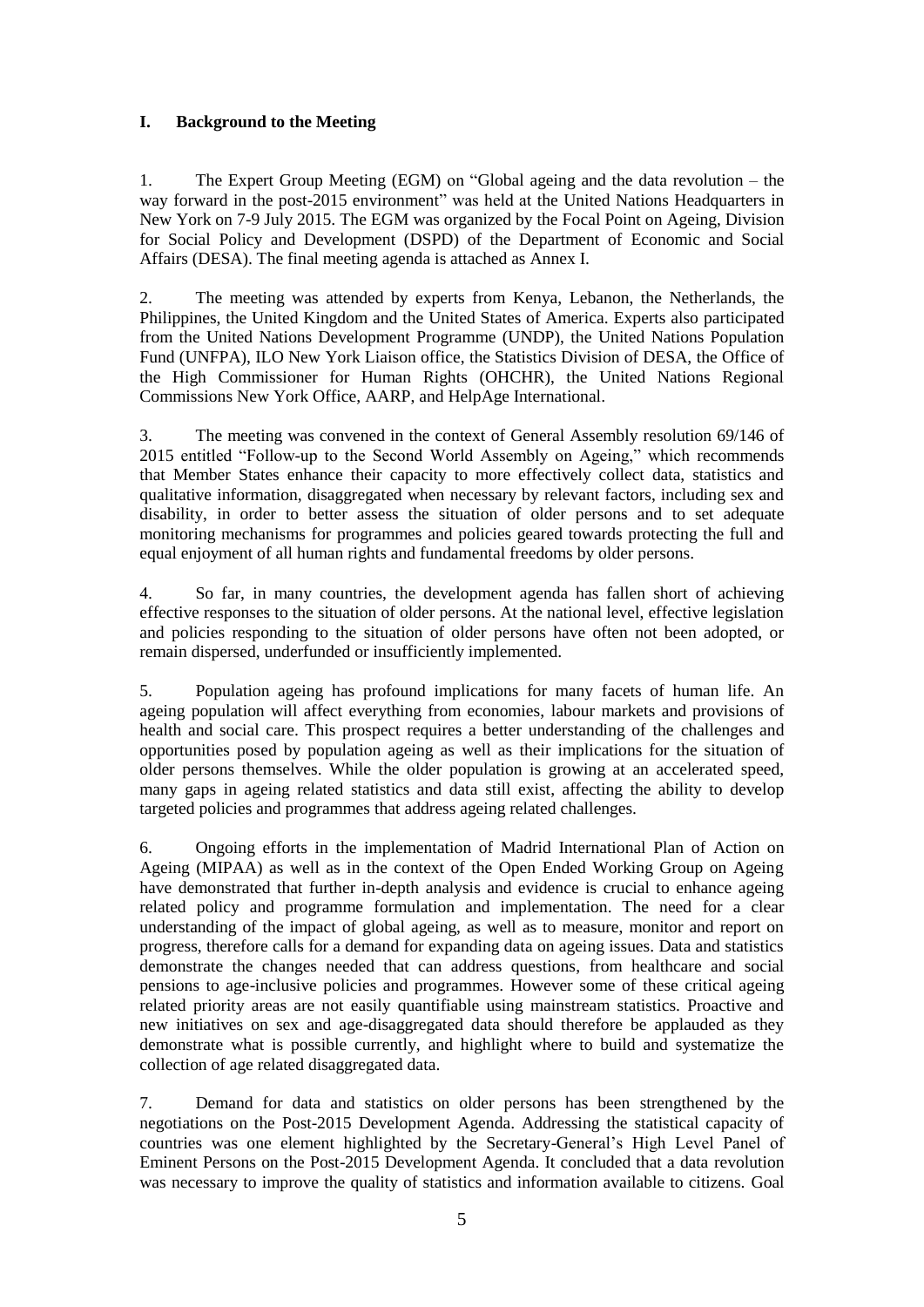17<sup>1</sup> of the suggested Sustainable Development Goals (SDGs) has a specific target (17.18) on 'strengthening availability of high quality timely and reliable data disaggregated by income, gender, age, and other variables'. Moreover, data should be instrumental in providing the information basis for evidence-based decision making, analysing trends, measuring and reporting that includes the widest possible range of the world's population, including older persons.

8. In support of implementing a comprehensive Post-2015 Development Agenda, several efforts to define a strategic framework for statistics - 'The transformative agenda for statistics' - are currently ongoing. A Global Conference held in January 2015 encouraged the global community i) to engage in the debate on the data revolution, and reiterate the critical need for adequate statistical capacity, both at a technical and institutional level as well as to facilitate efforts that fill the data gaps and satisfy new data requirements; and ii) to address the need for the development of new data sources, method and methodologies resulting from the requirements of the Post-2015 Development Agenda, taking into account the possibilities of new technologies and non-traditional data sources.

9. The establishment of the so-called 'transformative agenda for statistics' provides an opportunity for integrating and broadening the scope of statistics and data collection that addresses the gaps and needs posed by ageing. The new integrated approach will introduce innovations to incorporate non-traditional sources of data including "open and big data" that so far have not been utilized in official statistics. These new, non-traditional data sources need to be leveraged to enrich sources of official statistics so that the data needs can be addressed. It should also ensure that spatially disaggregated data can be produced and made available to decision makers to provide them with the necessary statistical information.

10. The integrated approach to broadening the scope of statistics and incorporating newand non-traditional data opens up opportunities for citizens to engage and report directly on progress of a new set of development goals post-2015. The opportunity for direct interaction between citizens and governments through new and non-traditional data sources holds the potential to generate greater accountability and can facilitate a better understanding of development and performance of specific processes and challenges. The Conference - "A Transformative Agenda for Official Statistics: Towards a Strategic Framework for Statistics in Support of the Post-2015 Development Agenda" - was organized as a follow up of Decision 45/103 taken by the Statistical Commission, March 2014.

11. In the context of the global ageing population, citizens-generated data through new and non-traditional data sources can be instrumental in enhancing a better understanding of the impacts of ageing. By engaging older persons directly in data collection efforts and governance processes, new and non-traditional data sources present new opportunities for measuring, monitoring and reporting on progress. These sources can at the same time enhance older persons' access to essential public information, strengthen the voice of older persons and enable the participation of older persons in policy-making processes.

12. As such, citizens-generated data collection, such as crowdsourcing mechanisms can serve as an important source of knowledge to aggregate older persons' views and thereby be instrumental in addressing the current gaps in ageing related data needs. The application of new- and non-traditional data sources therefore hold significant potential to enhance the understanding of critical ageing related priority areas that are not easily quantifiable using mainstream statistics. This can further support the effective implementation of Madrid International Plan of Action on Ageing and strengthen the formulation and implementation of ageing related policies and programmes in a post-2015 environment.

<sup>&</sup>lt;u>.</u> <sup>1</sup> Goal 17: Strengthen the means of implementation and revitalize the global partnership for sustainable development.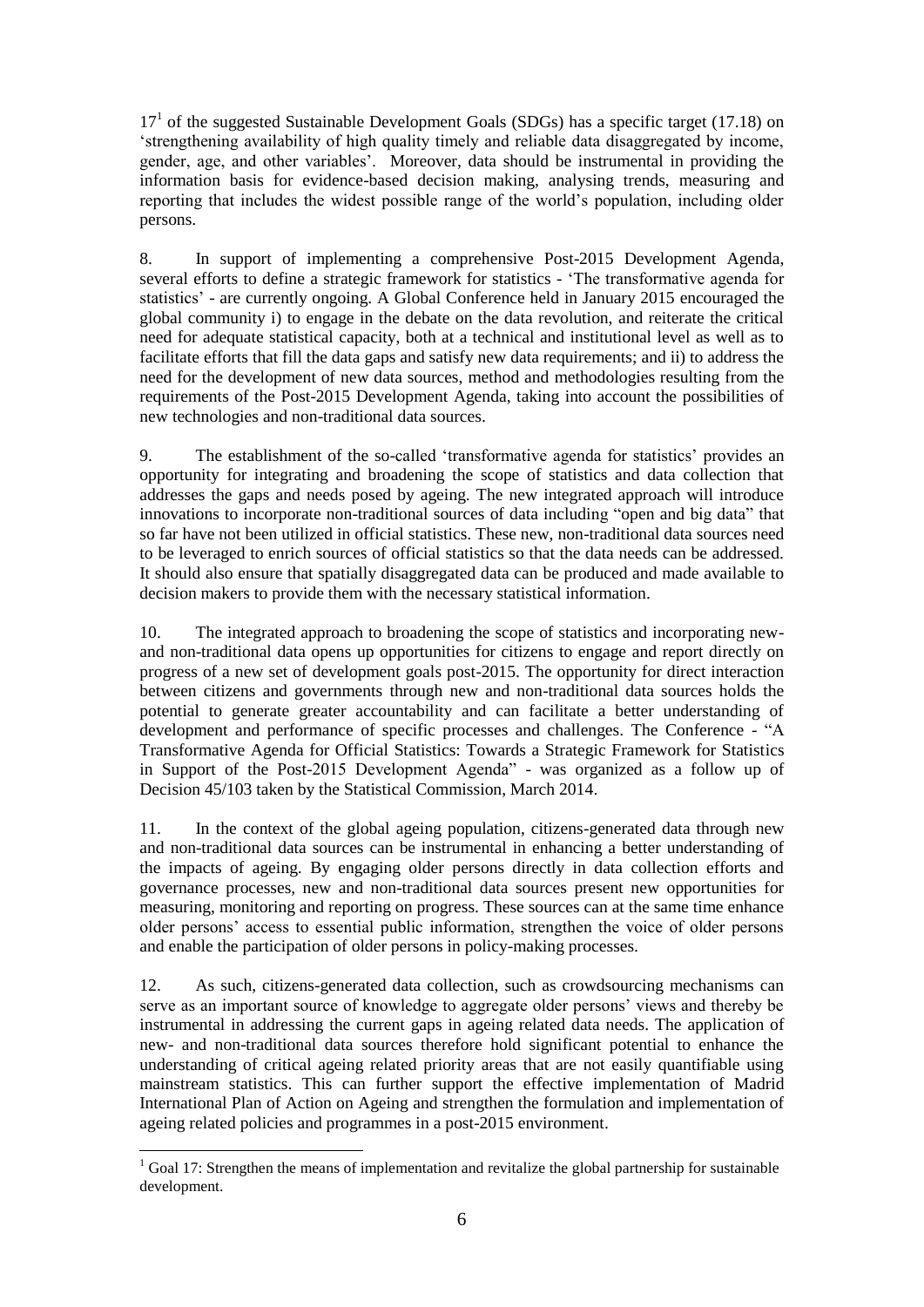## **II. Objective of the Meeting**

13. The aim of the Expert Group Meeting was to contribute to identifying both existing gaps in age specific data and explore the possible use of alternative sources of data on ageing to better inform policy development and monitoring. Discussions, presentations and recommendations also contributed to the ongoing discussion and development of new data needs in the implementation of the Sustainable Development Goals and beyond.

14. In order to achieve this objective, experts discussed the opportunities and challenges of the so-called data-revolution. Attention was focussed on the data challenges in the context of the SDGs from an older person's perspective. National- and regional examples of data-collection efforts on ageing issues were presented and discussed including the Global Age Watch Index as well as the Active Ageing Index. In order to explore the concept of citizens-generated data to better understand the impacts of ageing, the meeting included a discussion on e-governance and presented the opportunities and challenges related to enhancing data collection, policy making and monitoring through e.g. crowdsourcing.

15. Overall, the meeting offered an opportunity to identify what exists and what is missing to better understand the effects, needs and possibilities related to the growing ageing population. In conclusion, the experts deliberated on recommendations for harnessing the data revolution to develop age-friendly policy and programme development in a post 2015 environment.

16. It is essential to note that the meeting could not be expected to cover all urgent and relevant issues in regard to assessing the integration and broadening of the scope of statistics and data collection that addresses the gaps and needs posed by ageing in a post-2015 environment. The experts group's outcome and report should be considered as a contribution to the on-going discussion on indicators and a stepping stone for future work.

## **III. Opening**

17. Ms. Daniela Bas, Director of the Division for Social Policy and Development of DESA, opened the meeting by welcoming the experts and thanking them for their participation, which would provide essential inputs to the Division's work on advising interested Governments on strengthening data collection efforts to better understand the implications of an ageing population. Ms. Bas highlighted that the demand for evidence based data and statistics on older persons has been called for since the adoption of the Madrid International Plan of Action on Ageing in 2002, but has now been seriously taken up again during the negotiations and elaboration of the goals and targets for the Post-2015 Development Agenda. A key feature of these negotiations has been the commitment to 'leave no one behind'. In order to support this commitment, it is necessary to disaggregate all data by age and sex and adapt data collection efforts to better understand the effects, needs and possibilities of the ageing population.

18. Ms. Rosemary Lane, United Nations Focal Point on Ageing of the Division for Social Policy and Development, noted that the aim of the meeting is to explore how and which new and non-traditional data sources can support the policy discussions and decision-making on ageing issues. Ms. Lane noted that in order to implement a comprehensive Post-2015 Development Agenda, efforts to define a so-called 'transformative agenda for statistics' provide an opportunity for integrating and broadening the scope of statistics and data collection that addresses the gaps and needs posed by ageing. The new integrated approach will introduce innovations to incorporate non-traditional sources of data including "open and big data" that so far have not been utilized in official statistics. Ms. Lane highlighted that the discussions and the outcome of the EGM have to be seen as a work in progress, which can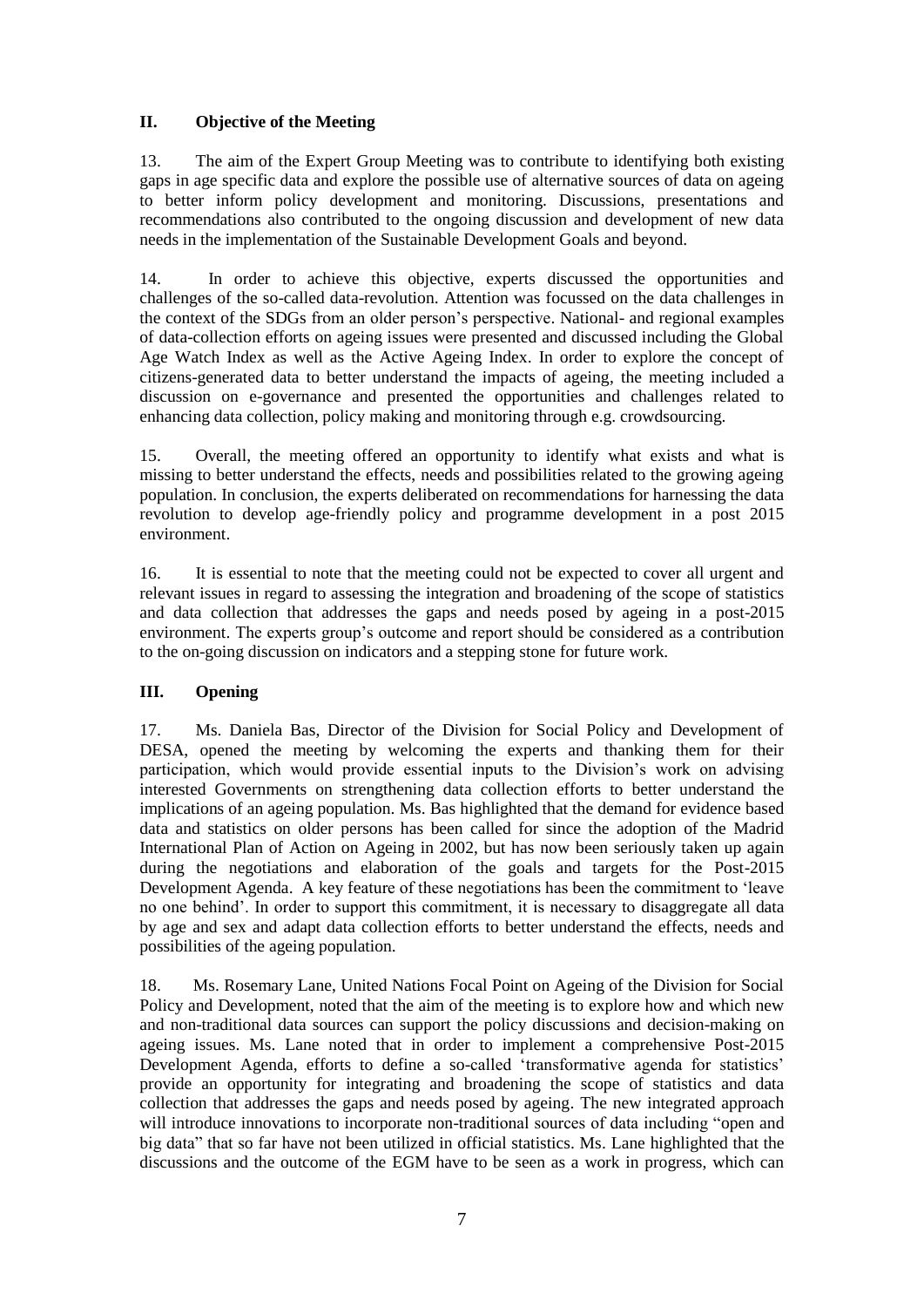contribute to better understand the effects, needs and possibilities related to the growing ageing population in a Post-2015 Development environment that leaves no one behind.

## **IV. Summary of Debate**

### **A. The data-revolution: opportunities and challenges**

- 19. This session was moderated by Mr. Edilberto Loaiza, Senior Monitoring and Evaluation Adviser in the Technical Division of the United Nations Population Fund. The session focused on opportunities and challenges of the data revolution as regards global ageing. Ms. Francesca Perucci, Chief of the Statistical Services Branch in the Statistics Division, Department of Economic and Social Affairs, stated that in August 2014, the Secretary-General established an Inter-Agency and Expert Group (IAEG) on the data revolution to advise on closing data gaps and strengthening national statistical capacities, as well as on assessing new opportunities linked to innovation, technical progress and the surge of new data providers. Ms. Perucci highlighted two challenges:
	- (a) the challenge of invisibility, where millions of people of all ages in low- and middleincome countries are denied basic services and protection of their rights because they are absent from official records; and
	- (b) the challenge of inequality, where many people are excluded from the new world of data and information by language, poverty, lack of education, lack of technology infrastructure, remoteness or prejudice and discrimination.
- 20. Ms. Perucci underlined key ideas of the data revolution (Box.1) and noted the following "quick win" initiatives as outlined in the Data Revolution report:
	- (a) expand the capacity to drive data innovation (United Nations System Data Innovation Lab);
	- (b) Strengthen data exchange and communication capabilities (Data visualization and dashboard);
	- (c) Create and strengthen partnerships for coordination and capacity-building in datadriven sustainable development (World Forum on Data); and
	- (d) Promote greater use of existing data assets within the United Nations System and by the public (United Nations System Data Catalogue).

#### Box1: Key Ideas of the Data Revolution

- More and better data covering the broad scope of the Sustainable Development Goals (SDGs)
- Harness new and non-traditional sources of data
- Broader and systematic data disaggregation
- · Use new data technology and innovations
- · Strengthen national statistical capacity for better accountability and decision-making
- Data timeliness
- New dataliteracy
- Public transparency and information sharing
- Open access to data, while never compromising on the obligation to protect the right to privacy
- Data protection and privacy
- Governance and independence
- · Data rights: right to be counted, right to an identity, right to confidentiality

21. In placing the topic of ageing in the context of data revolution, Ms. Perucci emphasised the need for data disaggregation by age and to identify indicators that address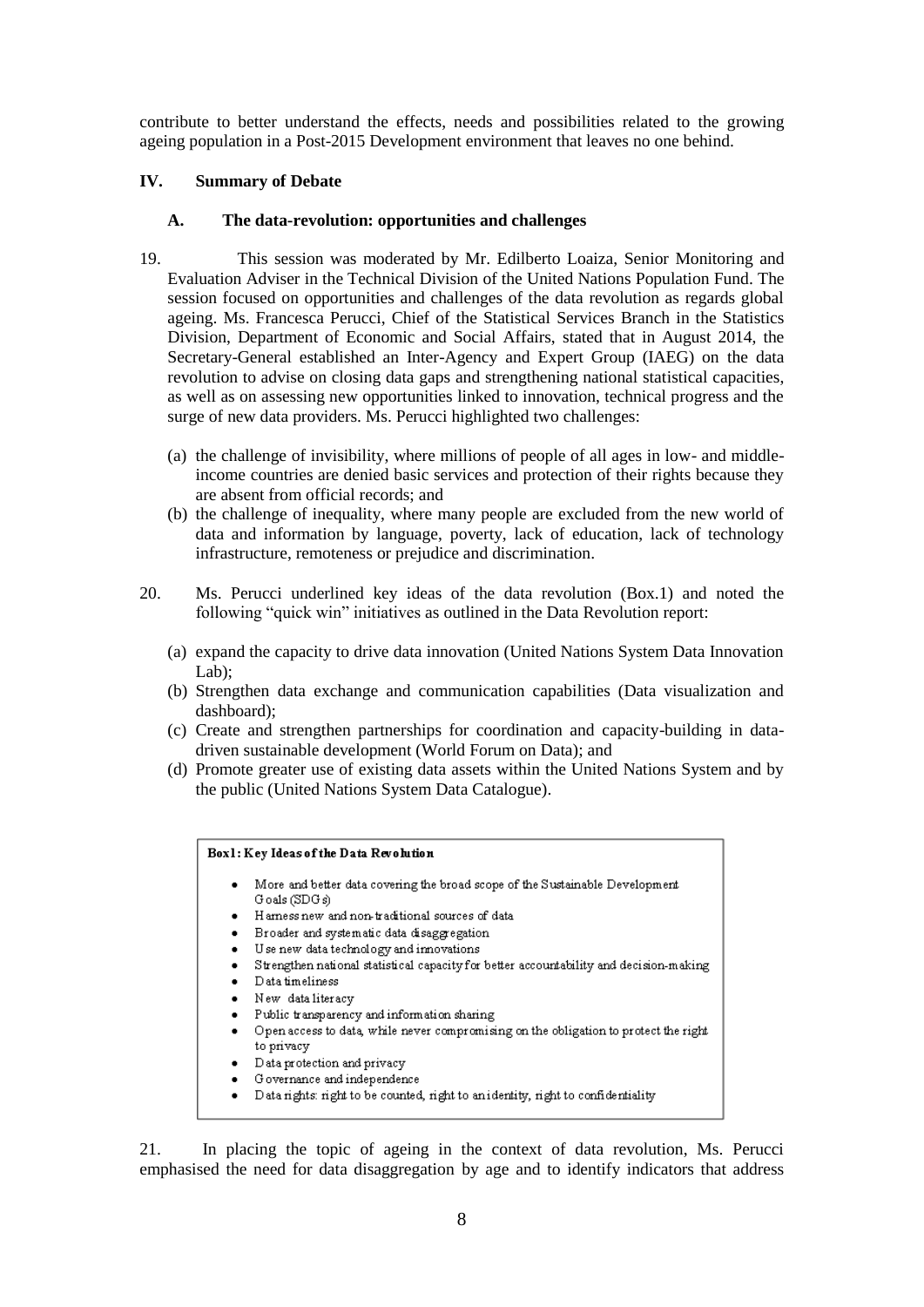issues relevant to older persons. She further elaborated on how to measure the indicators highlighting the following sources and their challenges:

- (a) **Censuses**: a good source for data disaggregation, however it is only undertaken every 10 years and has fewer variables;
- (b) **Household surveys**: include more variables but are limited in coverage in terms of age groups, geographic units and different population groups. Surveys predominantly focus on reproductive ages (15-49 years) and when they do include data above the age of 49 years, these are usually clumped together as  $60+$  or  $65+$ ;
- (c) **Administrative records**: are limited in terms of availability and quality, and cannot be cross tabulated;
- (d) **Civil registration systems** and vital statistics; and
- (e) **Non-traditional sources**: in addition to drawing on existing sources of data, a true data revolution would explore new data sources. In this context, three important factors stand out, namely: national statistical systems to ensure that the data is validated; the private sector as partners in data production; and civil society organisations to provide feedback to data producers.

22. In exploring new sources of data, and given that the majority of which is generated through GPS devices, auto-digital information teller machines, scanning devices, sensors, mobile phones, satellite and social media; the following challenges were highlighted:

- (a) the need to identify new tools to capture and process this data;
- (b) the need to ensure that no bias is introduced; and
- (c) the need to validate data through applying the Fundamental Principles of Official Statistics, since this data is collected for non-statistical purposes and does not meet statistical standards.

23. Participants reiterated the need for meeting statistical standards, within the data revolution context, due the importance of data quality especially in constructing indicators. Also highlighted was the importance of considering comparability as countries could share each other's experiences having learnt from the impact of policy reforms. Efforts to include ages 60 years and older and adapting questions in surveys to capture relevant aspects of the lives of older persons are mainly driven by Member States that recognise ageing as a priority or by donor needs and interests. Experts agreed that data utilisation is a main challenge because of the issue of accountability. Without data disaggregation, decision-makers cannot be held accountable.

24. A number of experts noted the issue of invisibility and questioned why existing systems and agencies which are contributing indicators for SDG measurement continue to utilise data sets with age cut-offs, which result in older persons being absent from existing records. For example, while data from the DHS, a survey designed to study reproductive health of girls and women, is often used to describe patterns of violence against women, it was argued by a participant that these surveys remain discriminatory and not "fit for purpose" as they exclude women aged 50 and above, and who therefore, continue to be absent from existing records and debate on violence. This data set is being recommended to assess the violence target 5.2 under goal 5: 'Achieve gender equality and empower all women and girls. Another example was mentioned regarding the target to reduce by one third the incidence of Non-Communicable Diseases (NCDs), using a data cut off of 70 years.

25. Experts emphasised the need to explore more and exploit existing data and consider gaps at the national level, while others noted the importance of collecting and authenticating new sources of data. Participants emphasised that data collection is moving from a modelled structure into an entirely new realm that is characterised by ad-hoc approaches. This is particularly the case in the private sector where data is becoming broad and pervasive, and data dashboards are being produced with more details and broken into ranges of age groups.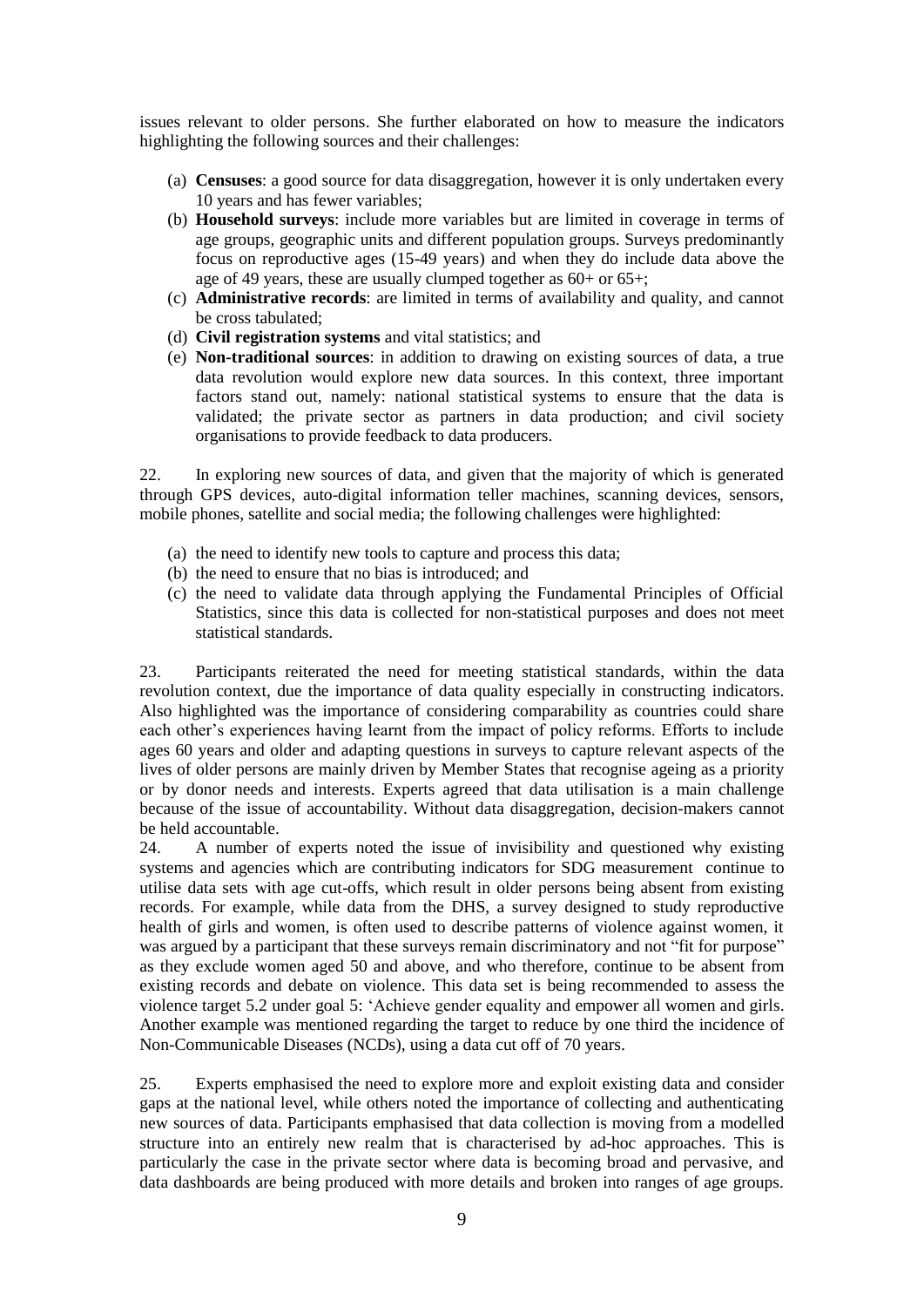The experts moreover made a distinction between types of indicators: sub-national, national, regional and global – emphasising the role of international organisations which would be responsible for the latter. Deliberations also touched on the fact that apart from the UN Focal Point on Ageing there is no single United Nations agency that focuses on older persons, and that there is a need to mobilise donors and key partners to set priorities, identify key indicators and create a corresponding work programme on ageing and data.

## **B. The Sustainable Development Goals from an Older Persons Perspective**

26. This session was moderated by Mr. Barney Cohen, Chief of the Population Studies Branch of the Population Division, Department of Economic and Social Affairs. The session focused on the Sustainable Development Goals from the perspective of older persons.

27. Mr. Paul Ladd, Senior Policy Adviser, Post-2015 and Sustainable Development Goals, Bureau for Policy and Programme Support at UNDP presented a review of the development of the new post-2015 development agenda and how it differs from the set of the Millennium Development Goals (MDGs). Mr. Ladd noted that the MDGs were a product of successful United Nations-led conferences and summits in the 1990s. However, when it came to crystallising the goals as a road map to implementation, the choices of issues were narrow and selective. He mentioned that so-called "safe" issues were included, while issues related to governance, human rights, inequality and peace were left out.

28. The need for setting a new United Nations development agenda became clear among both governments and civil society organisations by 2010. This entailed the need to develop strategies that would capitalise on the energy and input of stakeholders worldwide. In this context, 100 national dialogues were organized, many decentralised with social groups including older persons. In addition, 11 on-line thematic consultations took place. They included the more challenging issues that were raised in the Millennium Declaration but were nevertheless not captured in the MDGs themselves, including new and emerging issues such as the impacts of demographic change on the new agenda. As a result, more constituencies made significant progress in gaining recognition and making their voices heard in the SDG process.

29. As a part of this process, Mr. Ladd highlighted the importance of the so-called My World Survey. The survey is the largest ever campaign survey in history and involved 7.5 million participants, which were disaggregated by sex, age and location, including the participation of persons 60 years and older. Mr. Ladd stated that this survey yielded nontypical data particularly around preference, and that a cross country analysis could be performed on issues where older persons have a view on and play a role in achieving SDGs.

30. As a result, 17 goals with a corresponding 169 targets have been defined to cover the three dimensions of sustainable development. In contrast to the MDGs, there is specific mention of older persons in Goals 1, 2, 3, 10 and 11, which provides an incentive for followup. Mr. Ladd further stated that while the principal of participation has been embedded in post-2015 discussions, the real challenge is to ensure that the implementation phase continues to include multi-stakeholder participation.

31. While the standard census and surveys will continue to have the most influence on policy making, Mr. Ladd noted that this is a time of significant opportunity provided by the universal nature of the agenda and that people could also be producers of data to affect policy. A good example is the "My World Survey," which supplemented official streams of data with new forms of qualitative surveys and perception surveys that met the principal of leaving no one behind.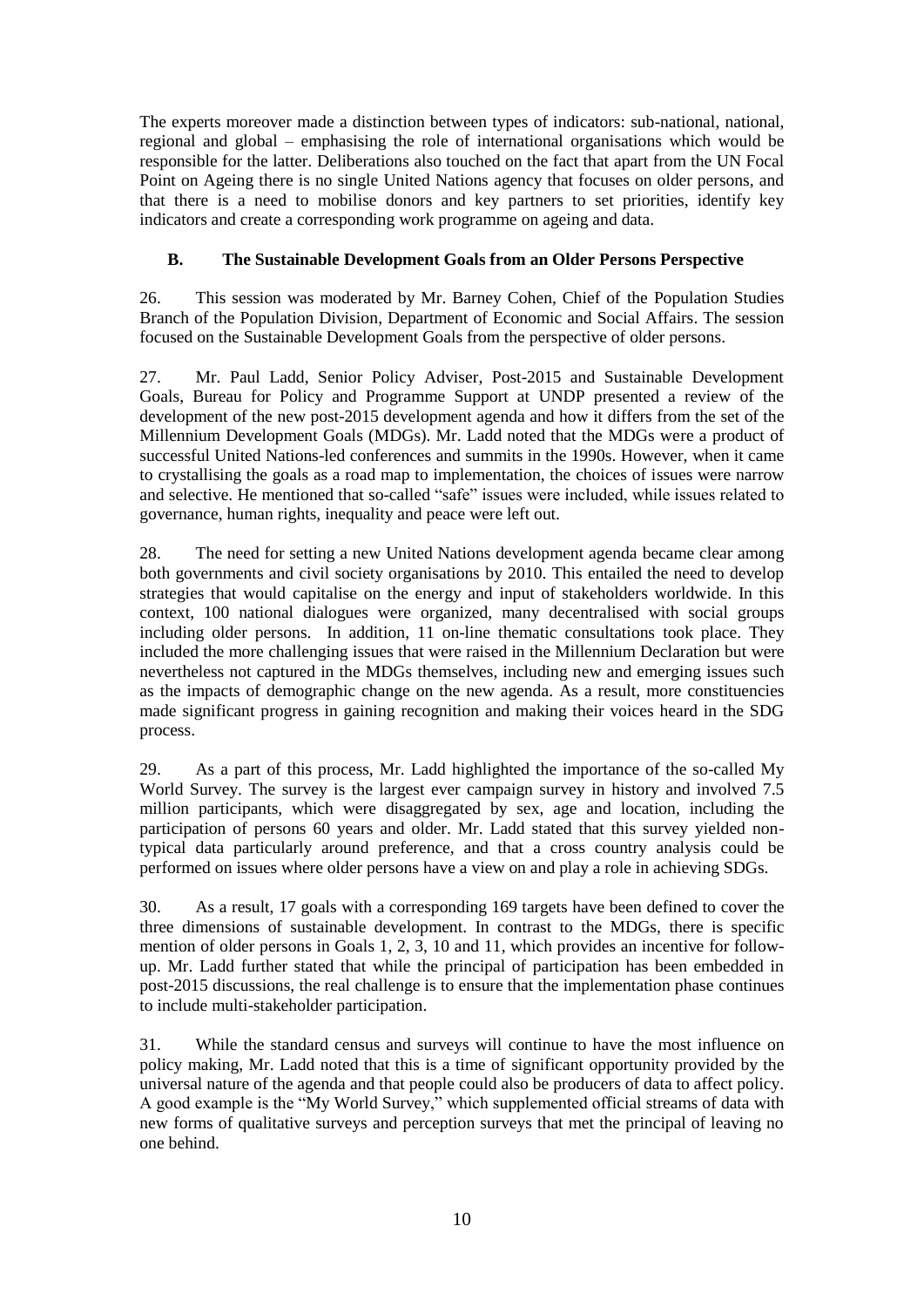32. Mr. Ladd noted that while governments have said they wish to leave no-one behind, this would imply the need for expanded data and information on different social groups, the existing statistics not being fit for purpose. An angle worth exploring is non-traditional sources of data. He also noted that in the absence of an institutional body representing the interests of older persons, the establishing of a principals' network of heads of United Nations entities in the interim is crucial to take forward issues of age in the framework and UN programming.

## **Reflecting Human Rights issues in indicators**

33. Ms. Grace Sanico Steffan, Human Rights Officer at OHCHR in Geneva elaborated on the human rights dimension in defining the SDG indicators. She made reference to a model designed by OHCHR, which provides a standardized approach to develop human rights indicators. The model facilitates and gives structure to the translation of internationally agreed human rights standards into contextually relevant and robust indicators at the country level.

34. Ms. Steffan stated that this model provides a balance between the universal and the contextual needs of making the indicators relevant at all governance levels. She noted that contextualizing existing OHCHR illustrative human rights indicators for older persons is feasible and should be seen as good practice. Ms. Steffan highlighted the distinctive participatory process feature of the OHCHR approach to developing indicators, where data producers and users, including National Statistical Offices (NSOs), National Human Rights Institutions (NHRIs), and civil society organizations are encouraged to collaborate.

35. Ms. Steffan also underlined the importance of the contribution of human rights, including rights to privacy, information, registration, data protection, self-identification, producing trustworthy statistics as well as ensuring robust and independent official statistics systems. Statisticians themselves, require rights to ensure they work in a safe place without fear of recrimination or reprisal. Ms. Steffan stated that it is imperative to explore the human rights approach to data as guidance on how the international community responds to the data challenge posed by the SDGs.

36. The experts noted that the human rights community relies on the use of statistics to measure the implementation of rights and support evidence based policies, and that the contribution of the human rights community is vital. Reference to the OHCHR module as good practice for identifying indicators was noted, in which indicators have been developed in a matrix format where the normative standards and configuration of structural, process and outcome indicators are captured. Experts also noted the importance of disaggregation, and highlighted that disaggregation of data on social protection covering the entire life cycle from birth to death would offer a better understanding of the poverty phenomenon. Experts noted that although the methodologies for measuring availability and accessibility of basic services exist, data may not be available. While reporting at the global level is still relevant in moving the process forward, participants acknowledged that the focus for change is primarily at the national and sub-national levels, where the predominant mind set is around fiscal spending.

37. In concluding Session III, the experts highlighted that new partnerships and use of innovative technologies and statistical techniques are required to ensure that older persons are no longer invisible in official statistics. In order to do so, statistical systems should play a more central role in coordinating validation of data to ensure that new sources of data comply with the Fundamental Principles of Official Statistics. Governance mechanisms on a strengthened partnership of official statistics and human rights organizations should be developed, as well as guidelines that ensure that the full spectrum of data production conforms to legal and institutional standards on ethics, statistics and human rights. Furthermore, experts mentioned the importance of increasing data literacy to allow older persons to better understand and use data.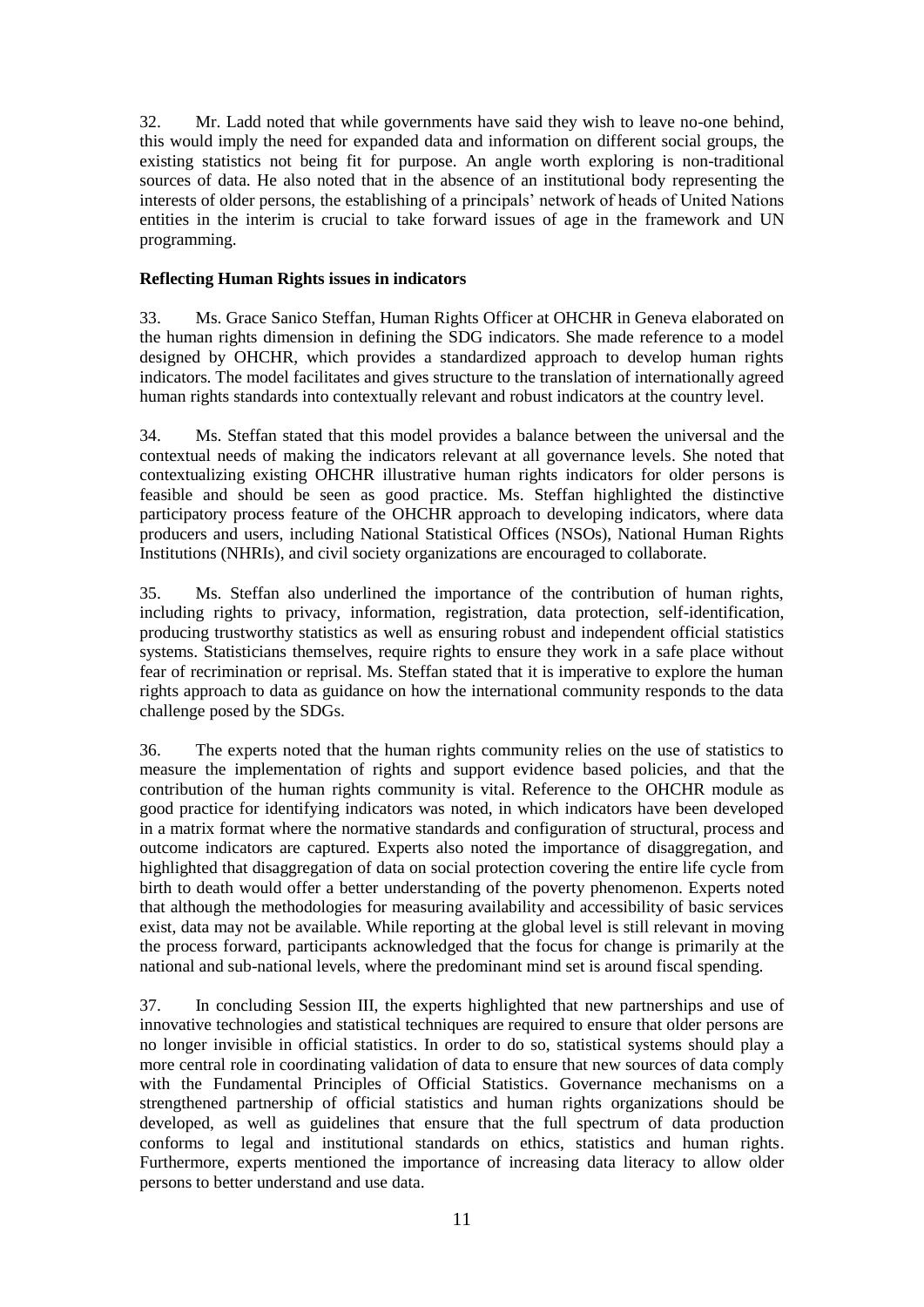## **C. Regional and national examples of data collection efforts on ageing issues**

38. The session on data collection efforts on ageing issues at the regional and nation level was moderated by Mr. Jean-Pierre Gonnot, Chief of the Social Integration Branch in the Division for Social Policy and Development, DESA. During the session, experts shared examples and practices of ageing related data collection efforts applied in their respective regions and countries. Examples from the Philippines, Africa (Kenya) and the Arab Region (Lebanon) were presented and discussed.

## *The Philippines*

*39.* Ms. Lina Castro shared that from 1970 to 2010 Census of Population and Housing Surveys in the Philippines have shown that the Philippine population is characterized by a growing proportion of those of working age and a slightly increasing older population. She mentioned that the proportion of population in the older age group (65 and over) in the Philippines had increased from 2.9 percent in 1970 to 4.3 percent in 2010 with the number of persons 65 years and older increasing at a faster rate of 3.4 percent per year.

40. Ms. Castro presented that the various efforts made by the Philippine statistical services in compiling ageing related information, consisting of:

- a) Generation of poverty estimates by basic sectors;
- b) Provision of pensions for senior citizens;
- c) Leading causes of deaths of senior citizens;
- d) Average per capita health expenditure, including the provision of health insurance coverage to Senior citizens since November 2014;
- e) Improvements in the CRVS and the importance of measuring MMR Starting 2012, the death registration form implemented by the PSA included questions related to women deaths and generating information on maternal mortality;
- f) Innovations in the 2015 Census of Population and Housing and field enumeration should address the objective of measuring the level of completeness of death registration to support estimating of mortality and life expectancies.
- g) A study on "Living Arrangements of the Elderly in the Philippines"
- h) A study on Active Life Expectancy among Filipino Older People demonstrating that while female older people live longer lives, they are more likely to spend longer years and a higher proportion of their remaining life in disability. Study results also indicate the increasing level of disability with advancing age, again with females generally at a disadvantage. This implies that as the Philippines anticipates future expansions in the size of the older population and as older people continue to experience increasing longevity, they can expect a corresponding rise in the projected number with disability, with more for females.

41. These efforts demonstrate how a mix of methods, including census, administrative data as well as surveys is applied by the Philippines to compile ageing related data and information.

42. In conclusion, Ms. Castro mentioned a number of steps that have been taken by the Philippine Statistics Authority to forward the data collection and statistics regarding older persons, including the approval of statistical policies to implement new frameworks and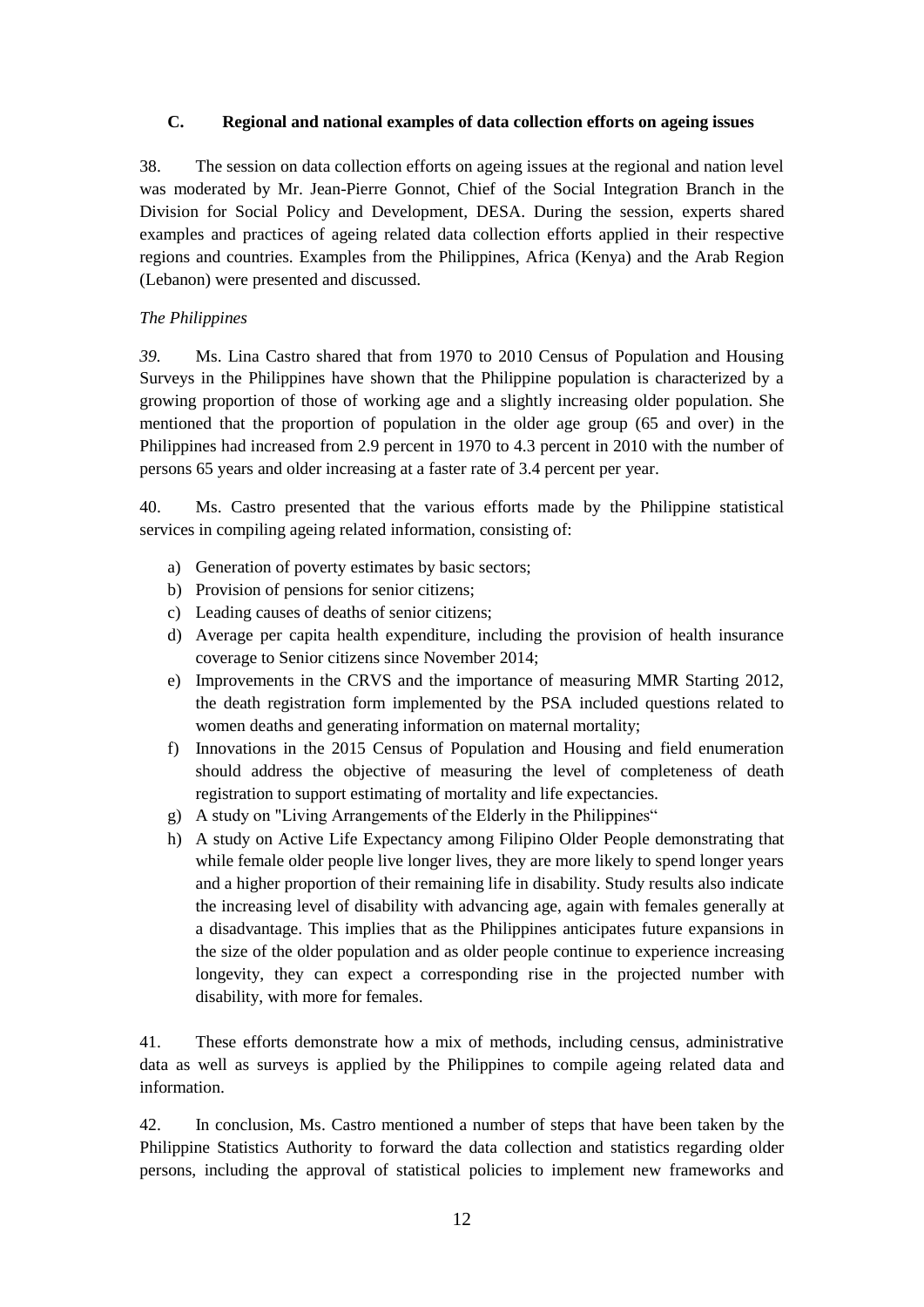activities, enhancing existing methodologies and improving the quality and accessibility of statistics. Among these initiatives is the endorsement of a Declaration of a Roadmap for Data Revolution<sup>2</sup> that aims at: a greater and more efficient production and use of both official and non-official data, through innovative institutional arrangements and partnerships, new technologies and processes; increased cooperation and coordination between local, regional and international statistical systems towards data comparability across time and location; political leadership that recognizes the fundamental importance of data, the necessity of adequate and sustainable funding to national statistical systems; and strengthened commitment of nations to developing capacity to ensure a future of robust, independent and effective NSSs across the globe. Ms. Castro highlighted the importance of a continuing engagement with the private sector, civil society organizations and stakeholders as well as advocacy initiatives, user-producer consultations and dialogues.

## *Africa with a focus on Kenya*

<u>.</u>

43. Ms. Isabella Aboderin, Senior Research Scientist and Head of the Ageing and Development Program African Population and Health Research Center (APHRC) in Nairobi, Kenya, elaborated on the path toward an 'evidence revolution' on ageing in Kenya in the context of the Sustainable Development Goals. Ms. Aboderin listed a number of initiatives which had been taken over the past years at the regional level such as the AU Plan of Action, African Common Position on Older Persons Rights as well as the AU Protocol on the Rights of Older Persons.

44. At the national level, Ms. Aboderin mentioned a number of specific initiatives, reflecting the Kenyan commitment to driving the ageing agenda, including policy frameworks on ageing, various provisions for older persons in sectoral strategies and development plans, as well as programmes that focus on social protection e.g. an older person's cash transfer scheme. She explained that ageing issues were institutionally addressed by the Health and Ageing Unit of the Ministry of Health. She mentioned that despite of the older persons' bill, key gaps in addressing ageing issues were; the lack of specific sectoral policy, implementation, limited awareness, political will, inadequate budget allocation, uncertainty about approaches as well as insufficient cross-/within-sector, and government-civil society partnerships, exchange and coordination.

45. Ms. Aboderin introduced a study carried out in partnership with a number of stakeholders that assesses the scope of current awareness and action on ageing issues in Kenya, explores the priorities and information needs and seeks answers to what relevant data platforms and sources exist. The study was carried out with a view to a number of sectors; Older persons and the Law, Poverty and sustainable livelihoods, Health, HIV and AIDS, Family, community and culture, Food security and nutrition, Infrastructure, Education, Training and ICT, Employment and income security, Social protection and services as well as Cross-cutting issues. Key findings of the study demonstrated:

a) Lack of (sub)national evidence and contributions of older people impedes the ability of stakeholders to 'make a case' for resource allocation on ageing and to identify specific approaches for policy, advocacy and programming

 $2$  The Declaration of a Roadmap for Data Revolution towards is one of the statistical policies approved by the Philippine Statistics Authority Board designed to implement new frameworks and activities, enhance existing methodologies and improve the quality and accessibility of statistics.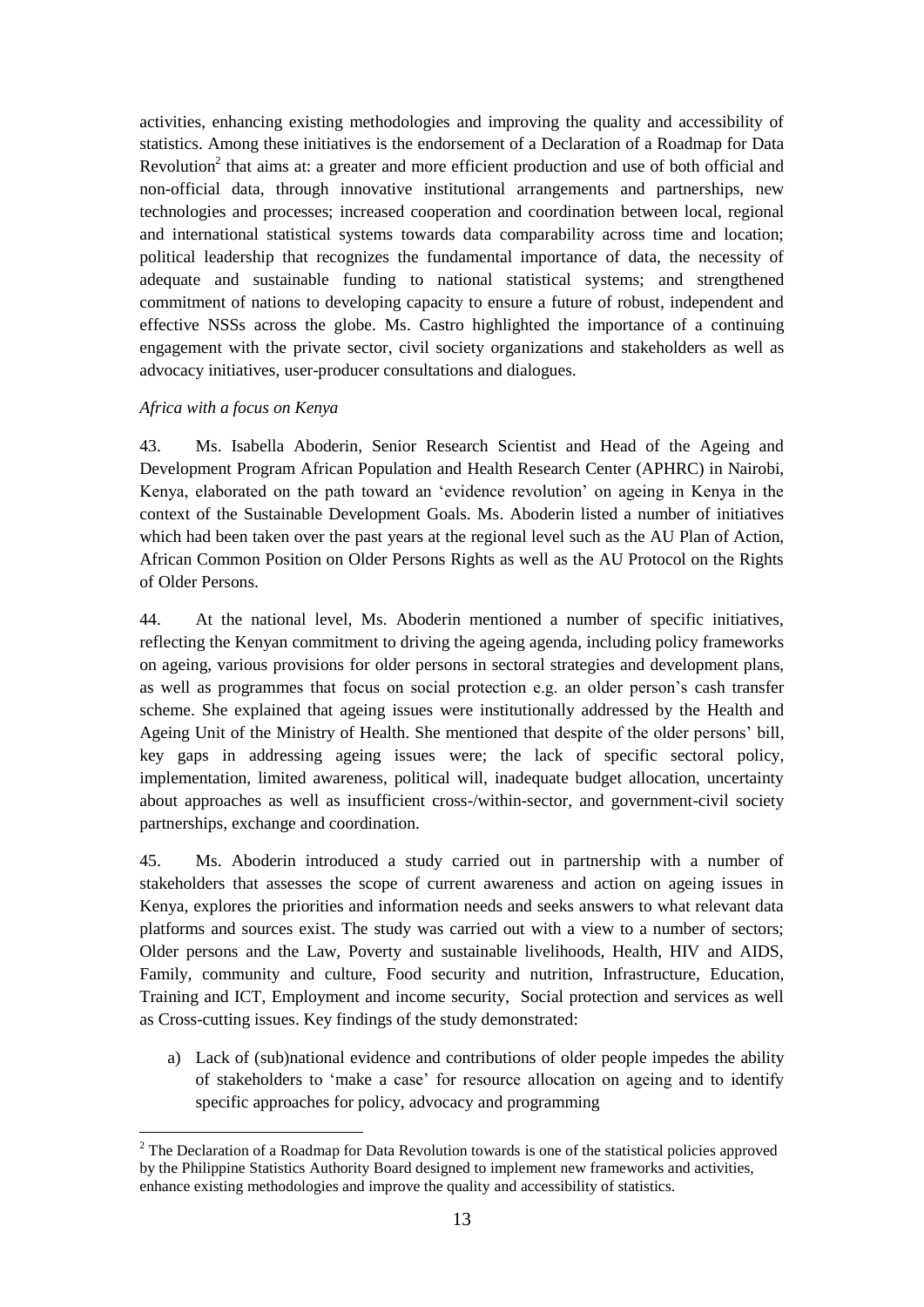- b) A lack of such evidence reflects limitations in data collection and analysis approaches in existing national survey- and administrative data systems as well as shortcomings in sharing and the use of generated national data
- c) Stakeholders identified priority evidence 'wish-list': 17 topic areas and associated sub-themes
- d) Existing national data-platforms can and should be built upon to meet national priority evidence needs, which requires systematic and a step-wise effort

46. Based on these findings Ms. Aboderin outlined a number of steps which should be focused on such as; examining existing survey and administrative tools as well as data-sets; Performing secondary analysis on relevant data; and establishing a regular, cross-sectoral mechanism for synthesis, sharing and exchange of generated evidence. She furthermore underlined the need to design protocols to enhance ageing-sensitivity of routine survey/administrative data collection as well as the preparation for national surveys to address the remaining evidence needs.

47. In conclusion, Ms. Aboderin pointed at a number of implications for the SDG data revolution on ageing from an African perspective and called for an increasing engagement within the national policy context. She pointed to the importance of integrating ageingrelated SDG and national policy frameworks and priorities. In order to enable better policy and programme formulation, Ms. Aboderin underlined the need for data for monitoring, in particular data for cross country monitoring. She furthermore highlighted the critical goal for government agencies when consolidating and raising political and national demand for data as well as capacity building to adapt to the data generation and called for a focus on research.

## *The Arab Region with a focus on Lebanon*

48. Ms. Abla Mehio Sibai, Professor of Epidemiology, Department of Epidemiology and Population Health Faculty of Health Sciences at the American University of Beirut in Lebanon presented the indicators, data sources, strategic tools, data collection efforts, challenges and opportunities related to ageing in the Arab Region. Ms. Sibai shared details concerning the main ageing trends in the region highlighting that Lebanon has, by far, the highest proportion of older persons aged 65 years and more (7.2%). This is followed by Tunisia  $(6.3\%)$ , Morocco  $(5.2\%)$ , Egypt  $(4.8\%)$ , and Algeria  $(4.5\%)$ . By the year 2050, the proportion of older persons will exceed 15% in over 9 countries of the region. She underlined that the scarcity of population-based national data in addition to factors such as return migration of older retired workers to their original (mother) country as well as the consequences of the recent socio-political crisis on the region, impacting the validity of data and the implications for future projections.

49. Establishing institutional arrangements on ageing in the Arab countries has been emphasized by UN agencies since 1999 and has influenced the creation of the three main pillars of public arrangements: specialized departments, national committees, and national plans of action (see Box 2).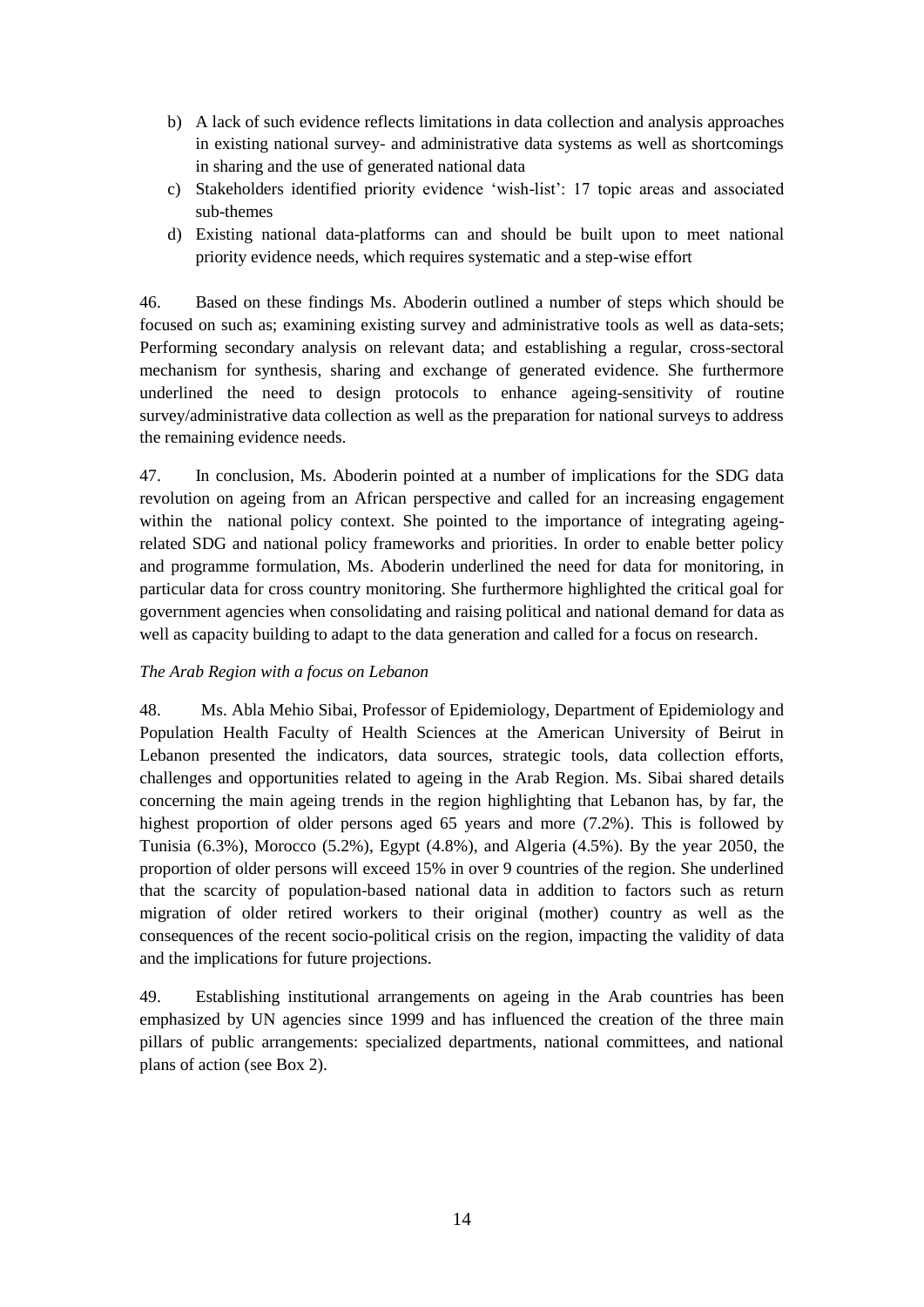

 **Box 2: Institutional arrangements on ageing in Arab Countries**

50. The main data sources, tools and output on ageing in the Arab region are national reports produced by the Government or by independent scholars; surveys and studies, including small scale surveys in selected populations to include papers, theses, reports using classical methods of data collection; using methods derived from demography; as well as research on research e.g. a scoping (online) review of ageing research in 1994-2013.

51. In addition, Ms. Sibai explained how the Center for Studies on Ageing, founded in 2008, is committed to the promotion of evidence-based policy and practice in support of the older population in Lebanon and the Arab world. The Center is supported by HAI, WHO and UNFPA and produces policy briefs, such as 'Voices of the care givers', 'Pensions: A right long overdue for the older citizens', 'Chronic diseases and ageing in the Eastern Mediterranean Region', 'End of Life Care', 'Age Friendly Cities' as well as an action brief on 'Seniors in Emergencies'. It also carried out UN agencies driven assignments/projects such as studies on seniors in emergencies, a Country Profile of Lebanon in 2011, region-wide mapping of ageing policies, programmes and legislation for the MIPAA and ICPD reviews in 2012-2013.

52. Ms. Sibai shared some of the main findings related to the evolvement of the landscape of ageing research in the Arab Region (1994-2013), which showed that ageing related research increased seven-fold across two decades in the region concentrated mainly in Egypt and Lebanon. Despite of the increase in ageing related research, Ms Sibai indicated that older people are often 'invisible' in research, policy and programs. She pointed out that most of the studies conducted are disease-centered, descriptive in nature, relying mostly on crosssectional study designs and only a handful of studies examine 'seniors in emergencies'. Research productivity is particularly weak in the area of policy and health systems research. Furthermore, findings underscore the strong role of public administration and argue for the significance of working on Public Administration to encourage Knowledge-to-Action. There is a need to enhance the translation of knowledge in Arab countries to promote evidencebased policymaking and policy-driven research.

53. Ms. Sibai listed a number of challenges and opportunities related to ageing related data collection in the Arab region. She highlighted that funding for ageing research is deficient and underlined that a higher priority for ageing research in national funding agencies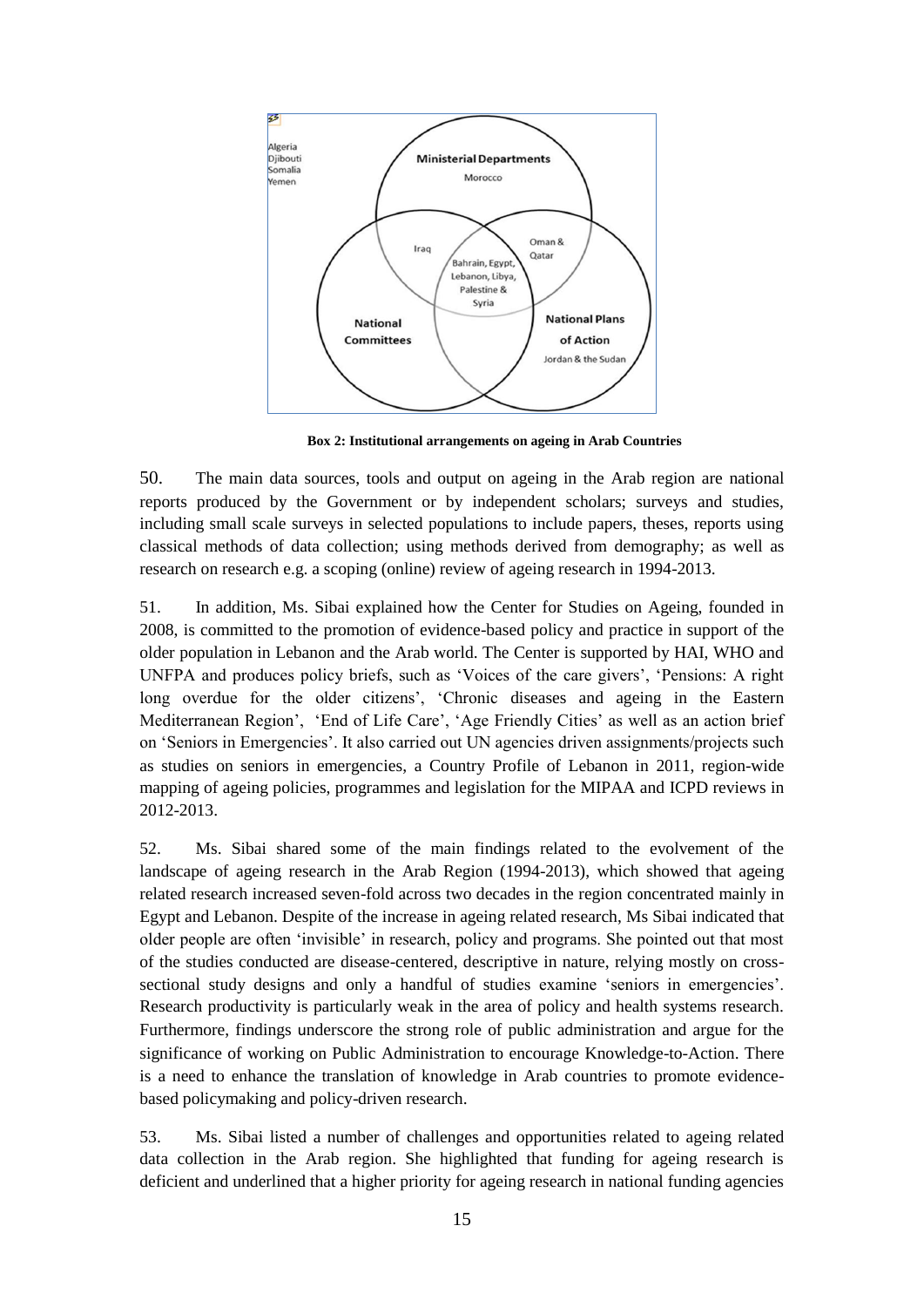was needed. She underlined that an increase in ageing research is needed however, that Research Centers are a few and limited to universities. She furthermore mentioned the need for a 'data sharing culture', increased data on health; surveys and higher response rate. Another critical challenge in the compilation of knowledge on ageing issues in the Arab region is the context of wars and emergencies. In terms of opportunities, Ms. Sibai mentioned the importance of making use of existing and routine sources of data, medical records, registries, and death certificates as well as the use of social media, tweets and press releases. She concluded and that non-traditional data sources should augment traditional data sources; e.g. telephone interviews, web-based sources as well as pooling of data can fill some of the gaps in reporting.

## *Discussion*

54. Experts noted that the profile of ageing issues at the national level needs to be raised and that an important question is how analysis at the global level is translated into national analysis and vice versa. A real gap in current data collection efforts is the absence of linking, which would enable a cross sectoral approach. Experts agreed that the merging and application of combined methods of data collection is important, as was demonstrated by the example from the Philippines.

55. Discussions also reflected the need for recognition of the need to improve data collection on ageing questions at the national and regional level. In this regard, the role of government agencies as well as advocacy for programmes were seen as crucial for increasing visibility, momentum and funding allocated to address the data needs. Experts noted that funding is often successful in the presence of policy commitment at the national level. The role of powerful groups to gain momentum is important, emphasizing the need for the influence of civil society at the regional level. The experts moreover called for international pressure from the United Nations in addressing the ageing related data needs.

56. Experts discussed the importance of providing Member States a framework which outlines the important aspects and priorities related to enhancing data collection on ageing questions. Building on existing instruments was highlighted as an important step in defining a way forward. In particular citizen engagement and bringing older persons into the national priority setting was seen as crucial step in helping countries to improve data collection efforts.

57. Experts discussed the possibility of introducing a standard set of questions to serve as a platform of guiding ageing related data collection efforts. However, participants noted that standardization differs from country to country and can also pose challenges when addressing local needs. Another initiative which was highlighted as an opportunity is the movement for open data. In this relation, experts called on the UN to encourage initiating a survey which could be a driver for promoting more open data.

## **D. The Global AgeWatch Index and the Active Ageing Index**

58. The session on the 'The Global AgeWatch Index and the Active Ageing Index was moderated by Mr. Jean-Pierre Gonnot, Chief of the Social Integration Branch in the Division for Social Policy and Development, DESA. The session focused on introducing the two ageing related composite indexes, along the lines of UNDP's Human Development Index.

59. Mr. Asghar Zaidi, Professor in International Social Policy at the University of Southampton delivered a presentation entitled "Active Ageing Index 2014: a legacy of the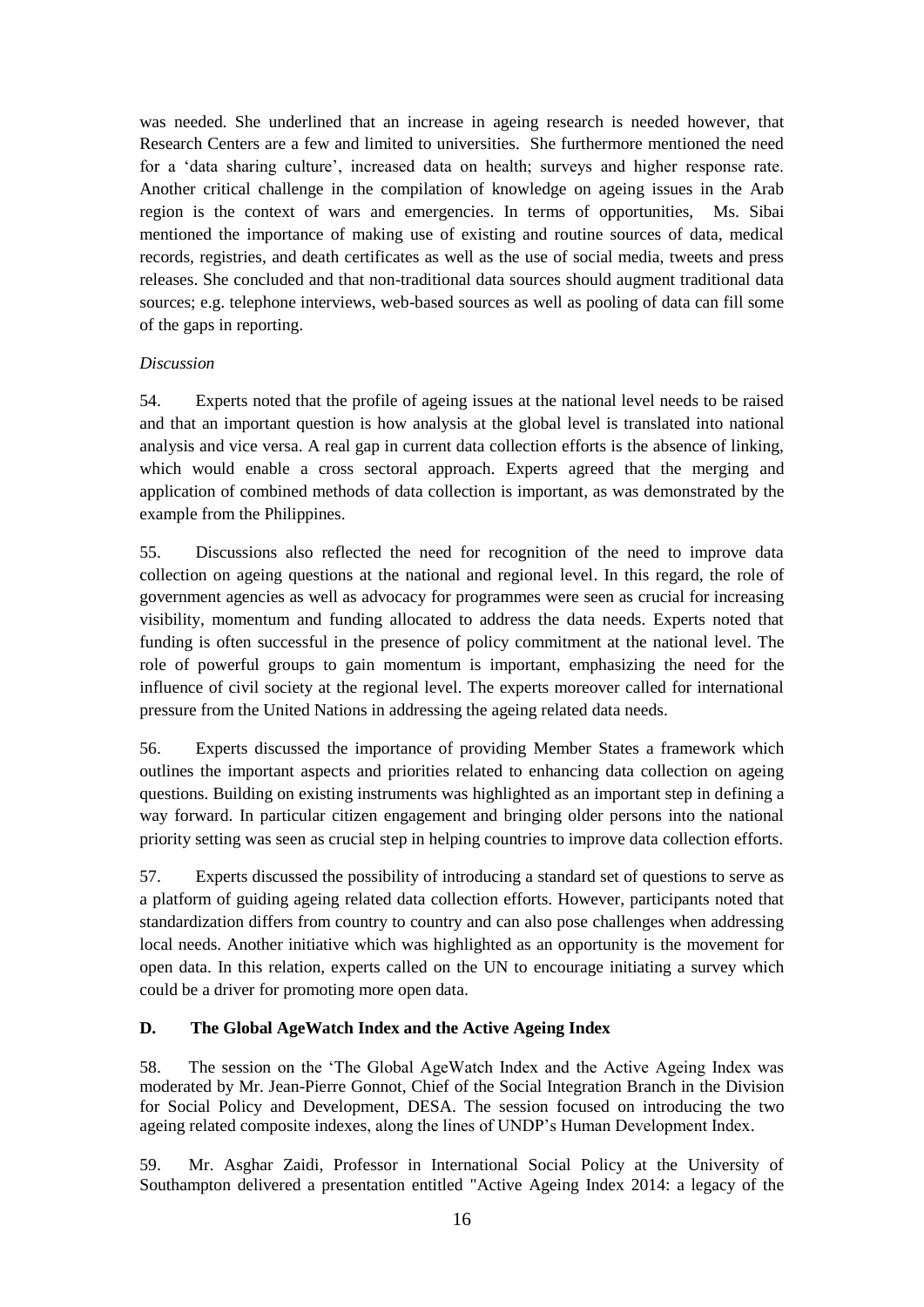2012 European Year for Active Ageing and Solidarity between Generation." Mr. Zaidi referred to the latest analytical report prepared at the University of South Hampton on behalf of the United Nations Economic Commission for Europe (UNECE) and the European Commission released during the Active Ageing Index (AAI) international seminar held in Brussels from 16 to 17 April 2015. The report covers three data points: 2008, 2010 and 2012. Mr. Zaidi noted that the objective of the AAI was to: (a) produce high quality, independent, multi-perspective evidence on active and healthy ageing; (b) highlight contributions of older persons in different areas of their lives, as well as identify potential untapped areas; and (c) offer policy makers comparative evidence for mutual learning and encourage governments to develop strategies accordingly.

60. The AAI is a tool that measures the level to which older persons live independent lives, participate in paid employment and social activities as well as their capacity to actively age. Mr. Zaidi elaborated on the domains and indicators that make up the Index (Box 3). When selecting indicators, the following considerations were upheld: (a) focus on current generation of older persons; (b) measuring outcomes; (c) objectivity; (d) sustainability; (e) flexibility; and (f) comparability. Mr. Zaidi further noted that data used for the indicators were collected from 4 prime sources, namely: European Union (EU) labour force survey; European quality of life survey; EU survey of income and living conditions; as well as the European social survey (waves R4, R5 and R6).



**Box 3: Active Ageing Index**

61. Mr. Zaidi underlined five key messages from the analytical report: (a) affluent EU States in northern and western Europe have had greater success; (b) top-ranked countries were not necessarily at the top by each domain and indicator; (c) older men scored better than older women, particularly in the area of employment and income security; (d) despite economic crises and austerity measures in Europe, active ageing has been increasing; and (e) the efforts towards active ageing do not worsen older persons' quality of life or affect adversely the economic development of countries in question.

62. The AAI was not intended to measure the quality of life and wellbeing of older persons; however, the Global Age Watch Index was developed by HelpAge International and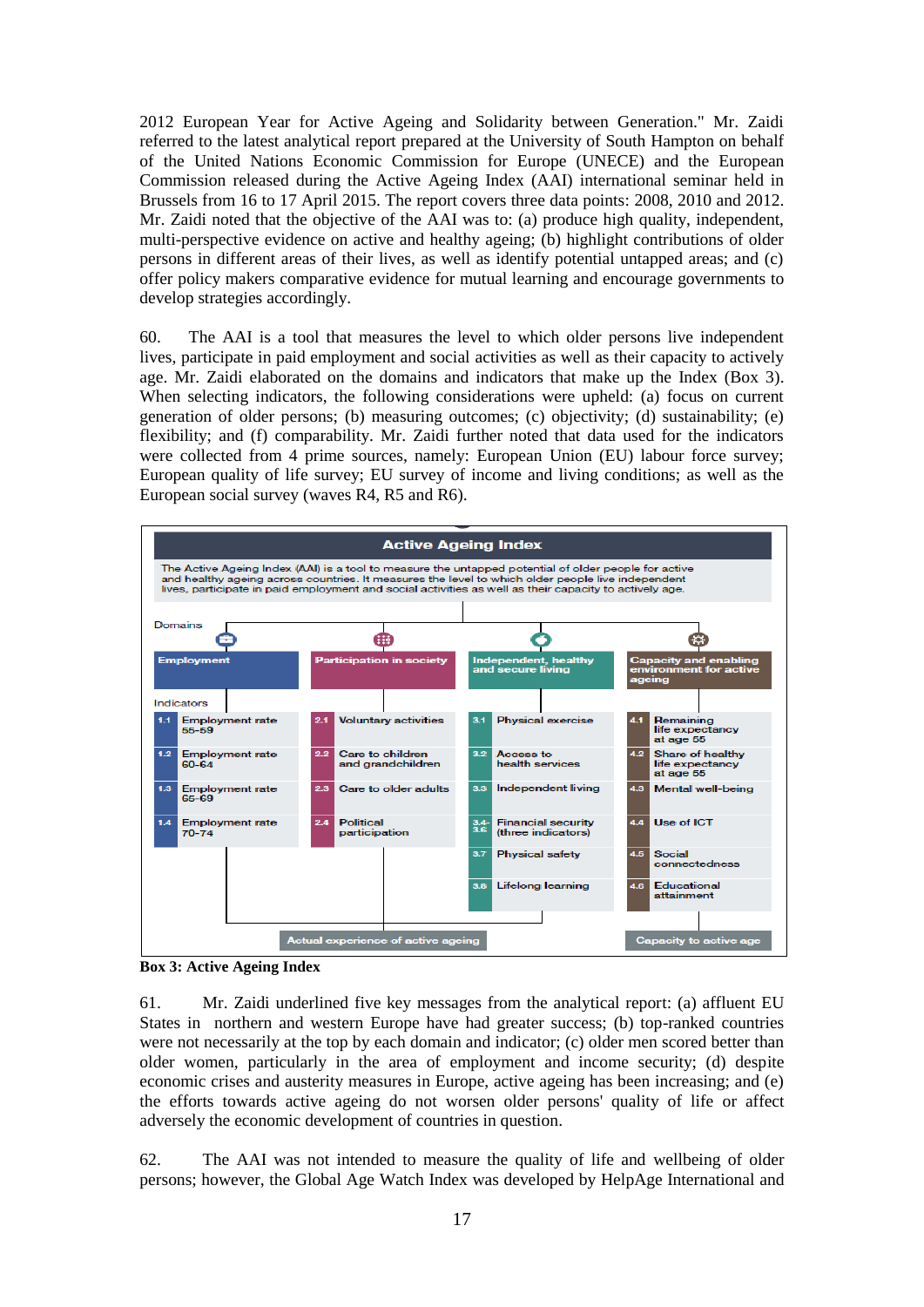the University of Southampton to fill this gap. Ms. Sylvia Beales, Head of Strategic Alliance at HelpAge International and Mr. Asghar Zaidi delivered a joint presentation on "Measuring progress on ageing for the Sustainable Development Goals with the Global AgeWatch Index." Ms. Beales stated that the objective of the Global AgeWatch Index was to track and monitor key trends on ageing; to provide a multi-dimensional framework to understanding and responding to ageing opportunities and challenges; to provide comparative insights and to be a stimulus for age and sex disaggregated data so as to generate evidence for age inclusive policy making. The Index is in its 3rd year and uses internationally comparative data from a range of sources. To date it has been possible to include 96 countries, comprising 91% of the worlds over 60's. Persistent data gaps in domain 1, specifically poverty in old age and relative welfare of older people, are the main constraint in adding more countries. Ms. Beales and Mr. Zaidi then elaborated on the construction of the Index, which comprises 13 indicators under 4 domains, with data drawn from international databases (Box 4). They then shared various findings from the global results of 2014.



**Box 4: Domains and Indicators of the Global AgeWatch Index** 

63. Ms. Beales also noted that the Index is utilized in various ways, namely: (a) data and tools to explore weighting and country comparison are available and accessible online <www.globalagewatch.org>; (b) country report card pages that show all data available on all countries - and not just the Index; as well as (c) detailed commentaries on 30 countries. She furthermore illustrated how the 2014-2015 findings were used to:

- (a) highlight the need to improve and extend data on ageing in the SDGs;
- (b) inform Member States' and regional body negotiations;
- (c) promote better data and visibility, together with the Commonwealth Youth Index;
- (d) stimulate national research using the Index framework in four Asian countries, namely: China, Pakistan, India and Bangladesh;
- (e) encourage national index development in Korea and China; as well as
- (f) stimulate the United Arab Emirates' interest to develop a national and regional index to support planning on ageing and to fill in data gaps in the Arab region.

64. Experts agreed that unlike other global indicators that used a name-and-shame approach, the AAI and Global Age-Watch index were both positively received by governments and academics alike. These indicators started an important conversation on ageing and should therefore be prioritized as a tool for dialogue, especially at the national level. Participants also noted that the indicators are setting the stage for identifying minimum data sets; however, challenges in data availability persist particularly in areas such as elder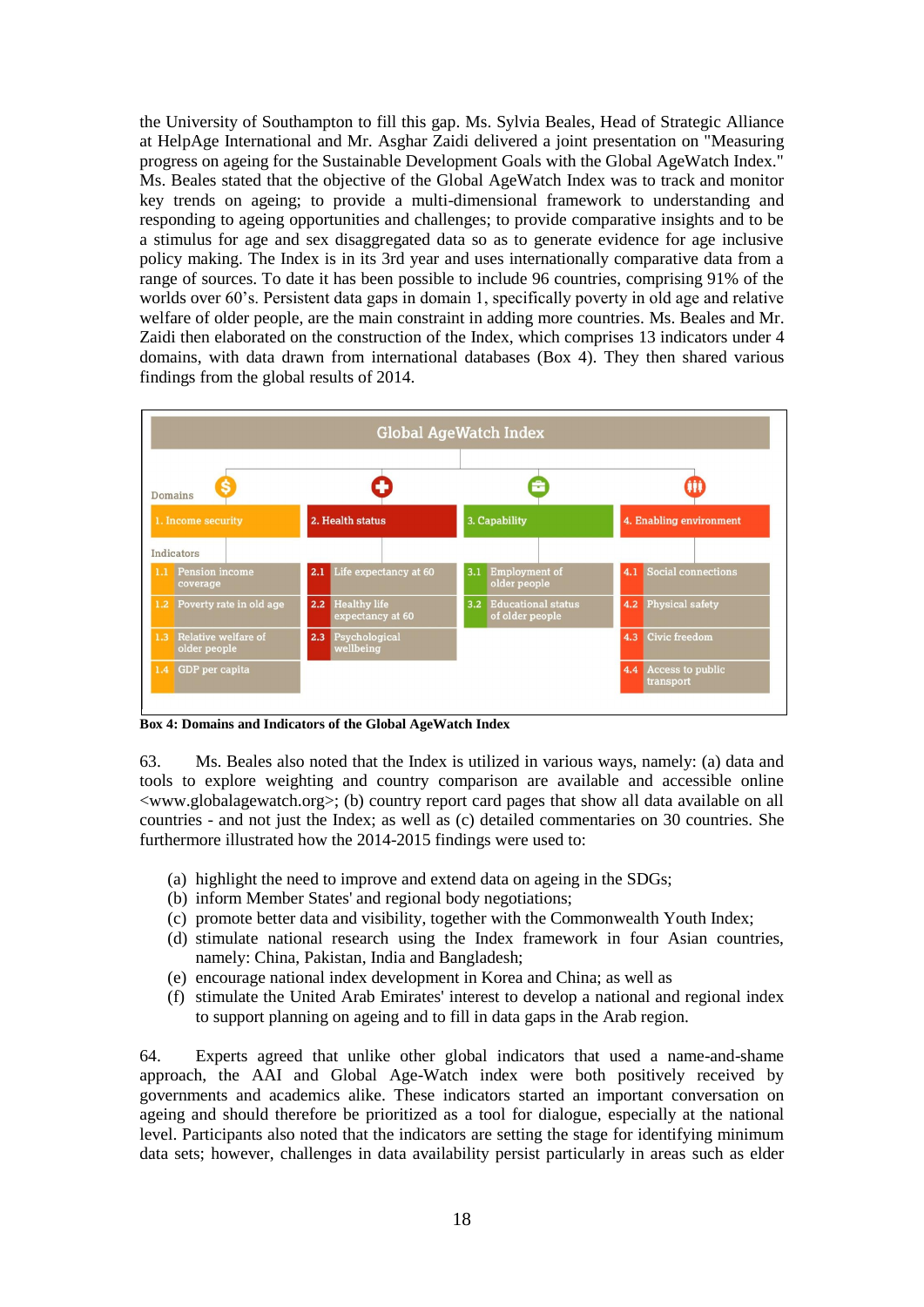abuse, lifelong learning, political participation and mental well-being as well as the gaps in poverty data already noted.

65. Experts concluded that indicators can help identify policy priorities for each country in addressing common longer-term opportunities and challenges of population ageing In this relation, detailed cross-country comparisons of domains and individual indicators help identify successful and innovative policy instruments. Experts noted that additional effort is needed on inequality in active ageing through utilizing individual-level active ageing indicators by for instance constructing separate indicators for older women and men. Furthermore, the experts called for including political and civil rights in existing global indicators as well as the need for explore how new and expanded data from national sources could further develop existing indicators.

## **E. E-Participation: Enhancing data collection, policy making and monitoring through crowdsourcing**

66. This session was moderated by Mr. Jean-Pierre Gonnot. Ms. Julia Glidden, Founder and President of @21Consultancy Ltd addressed the topic of enhancing data collection, policy making and monitoring through crowdsourcing. Ms. Glidden stated that engagement and participation of civil society organizations has been on the agenda of the United Nations, and while the bottom-up approach is still a work in progress, it has seen improvement at the global level. Ms. Glidden emphasized what is to be gained by this participation, including building trust amongst various stakeholders as well as a better understanding of what their needs are. Without engagement, it is unlikely that solutions are found when complex policy challenges are addressed. Ms. Glidden stated that while the debate around crowdsourcing was initially about harnessing data, it has now moved towards authentication and a guarantee of provision of quality data. There is a nexus between crowdsourcing and open data, and that this revolution is powerful, transformative and occurs in every aspect of our lives. However, decision-making is lagging behind.

67. Ms. Glidden shared numerous examples of lessons learned including national data portals, social media and the private sector. She highlighted a project in Kazakhstan that tracks data on ageing as a part of the national open government agenda. Developers will utilize the data to create applications to improve the quality of life of older persons. Ms. Glidden also called attention to Scotland's 'Linked Open Health Care Data' initiative as an example of combining and linking high quality data that allows patient based analysis and follow up. She shared examples of how data was applied to monitor institutional and noninstitutional health care expenditure as well as to cohort specific analysis on dementia.

68. Experts noted that crowdsourcing initiatives are developing rapidly primarily in the context of sustainable urban governance. While there are efforts undertaken by governments, it would seem that the most creative initiatives are developed by the private sector and citizens through social innovation. Participants also noted a strong discrepancy in use access of these initiatives by age group. The Session concluded by recognizing crowdsourcing as a potentially important monitoring mechanism for the SDGs. Experts agreed that crowdsourcing could be utilized as a supplemental source of information and embedded in indicators in the future.

## **F. Collecting new and non-traditional data and accountability mechanisms from older persons**

69. The session was moderated by Ms. Rosemary Lane, United Nations Focal Point on Ageing of the Division for Social Policy and Development. Ms. Lynda Flowers, Senior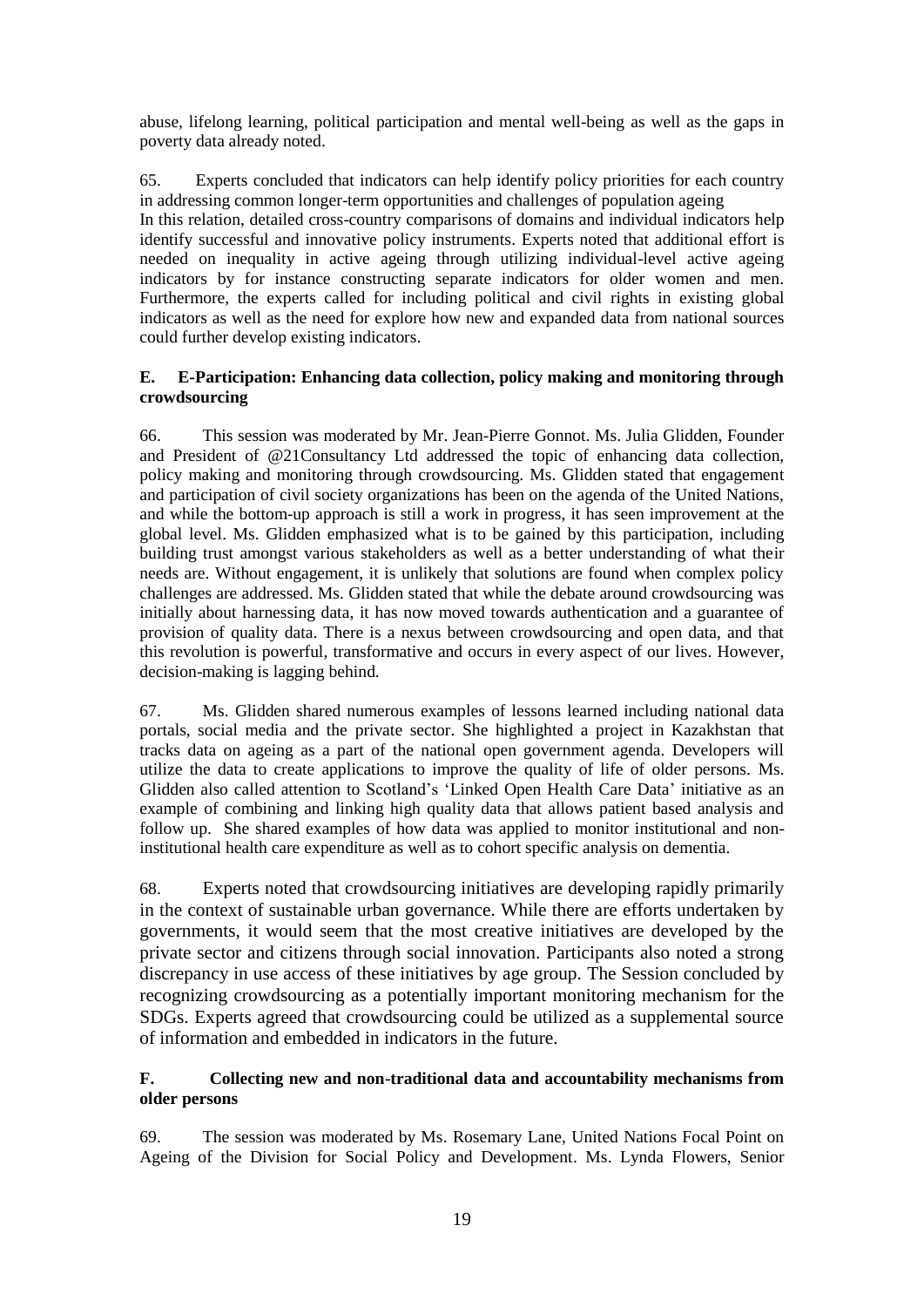Strategic Policy Advisor of AARP's Public Policy Institute addressed the topic of collecting new and non-traditional data and accountability mechanisms from older persons.

70. Ms. Flowers shared the experiences and findings of a qualitative study that determines levels of satisfaction of health care of older persons. The study involves 10 focus groups with older adults in five American states measuring five different healthcare delivery models. One of the findings was that even though only one of the models of care provided social opportunities, social opportunities were important to older adults across most of the other care models. She explained how the study demonstrated the linkages between social isolation and health care spending. Challenges related to conducting focus groups were: a) uncertainty about the type of programme individuals were enrolled in, b) difficulty including people with limited English proficiency, c) difficulties recruiting multi-ethnic participants, d) selection bias, e) challenges related to group think and f) findings not generalizable.

71. The qualitative study around social connectedness lead to a quantitative study, which questioned whether the lack of social opportunities increase Medicare<sup>3</sup> costs. The study was carried out in partnership with researchers at Stanford University using three years (2006, 2008 and 2010) of linked data. The hypothesis of the study was: Absence of social contacts (objective social isolation)<sup>4</sup> increases Medicare costs. Ms Flower explained that the study linked to the Health and Retirement Study  $(HRS)^{5}$  - a nationally representative, longitudinal survey - data as well as Medicare Claims Data, including information on institutional as well as non-institutional beneficiary services, birth dates, date of service as well as provider and beneficiary identifiers covering about 75 percent of Medicare fee-for-service beneficiaries.

72. Findings of the study demonstrated that people who are *very 6* socially isolated, have about \$130 per month more in Medicare spending than their non- or less-isolated counterparts. The findings carry potential for policy action. Based on the assumption that social isolation leads to increased federal Medicare spending, Medicare may therefore have an incentive to screen people and develop and fund evidence-based social interventions. This is currently not the case.

73. In view of the Sustainable Development Goals, Ms Flowers mentioned, that despite of the higher costs of qualitative studies, compared to qualitative studies, an approach combining research methods is useful for developing public policy solutions that resonate with the public. She explained that the application of "mixed methods" can help draw conclusions on the needs, concerns, habits, and practices of racial and ethnic minorities within various domains, such as health security, economic security, long-term services and supports, independent living, transportation, caregiving, and social determinants.

74. Experts agreed that qualitative studies can provide a realistic picture of the needs, however funding for these studies is challenging. Participants noted that new technology and trends however provide for many opportunities to do qualitative data e.g. through social media. The discussion reflected that some of the challenges around collecting data and

<u>.</u>

<sup>&</sup>lt;sup>3</sup> A health insurance programme for older adults age 65 and older

<sup>4</sup> Objective social isolation encompasses such factors as the size and structure of social networks, the frequency and duration of social interactions, and the type and degree of social supports received, AARP Foundation 2012.

<sup>&</sup>lt;sup>5</sup> The University of Michigan Health and Retirement Study (HRS) is a national panel study of more than 22,000 Americans over the age of 50. Sponsored by the National Institute on Aging, the study is conducted every two years (1992-2006) and includes core interviews with the sampled respondents and proxy interviews when the sampled respondents have died. The study collects data on physical and mental health, insurance coverage, financial status, family support systems, labor market status, and retirement planning.

 $6$  Very = one standard deviation above the mean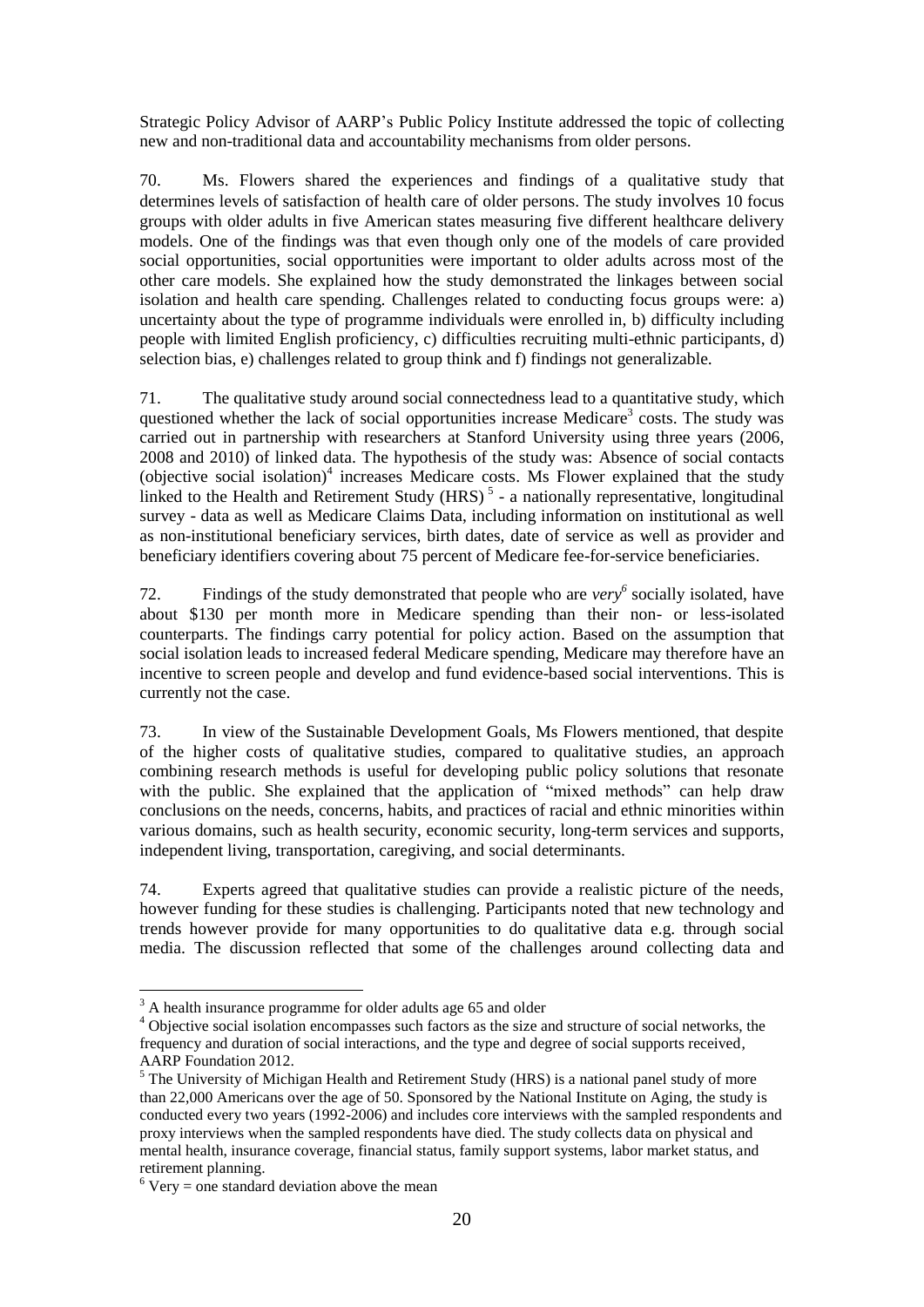applying new methods should be validated in terms of whether it can be cost-effective and beneficial. Experts concluded that 'winning solutions' come from blending using new trends to point out some trends and use the more formal methods to make it more valid.

## **G. Opportunities and Challenges of the data revolution vis-à-vis the ageing agenda in a post-2015 agenda**

75. The session on 'Opportunities and Challenges of the data revolution vis-à-vis the ageing agenda in a post-2015 agenda' was moderated by Mr. Asghar Zaidi of University of Southampton, the UK. The session particularly focussed on the data challenges faced in the context of the Sustainable Development Goals from the perspective of older persons. Experts were divided in groups to review all SDG goals, targets and suggested indicators to date, in order to better reflect needs and resources related to the growing population of older persons.

76. As an overall aim, all goals and targets must be disaggregated by age and sex. The need for improved data disaggregation by age was identified for many indicators. Also, additional indicators were identified so that the SDG and post-2015 development agenda could also address issues specific to older persons. Furthermore, additional indicators were suggested in case the goals and targets specified are not captured by the listed indicators.

77. Experts were aware that it might not be possible to take into account all their recommendations; nonetheless they reviewed the full set of goals, targets and indicators. They were also aware that only the consultation process on indicators is ongoing.

78. A number of broad recommendations were made. If recommending an addition and or revision, there should be knowledge of a data set which allows for comparison between countries. Specific age groups should be defined with clear and appropriate distinctions within the group of older persons, not reduced to single subgroups such as  $50+$  or  $60+$  only. Furthermore, a glossary should be provided to define key terms used in the document. Specific recommendations for additions to and revisions of indicators<sup>7</sup> were identified as follows:

## **GOAL 1: End of poverty in all its forms everywhere.**

<u>.</u>

- Target 1.5: 'By 2030, build the resilience of the poor and those vulnerable situations and reduce their exposure and vulnerability to climate related extreme events and other economic, social and environmental shocks and disasters'.
	- o Indicator 1.5.1: 'Number of people affected by hazardous events by sex' should be disaggregated **by age and sex**.

## **GOAL 2: End hunger, achieve food security and improved nutrition and promote sustainable agriculture.**

- Target 2.1: 'By 2030, end hunger and ensure access by all people, in particular poor and people in vulnerable situations, including infants, to safe, nutritious and sufficient food all year round'.
- Target 2.2 'end all forms of malnutrition, including achieving by 2025 the internationally agreed targets on stunting and wasting in children under 5 years of

 $<sup>7</sup>$  The list of indicators applied, was Annex 5 of the Working draft from the "Technical report by the</sup> Bureau of the United Nations Statistical Commission (UNSC) on the process of the development of an indicator framework for the goals and targets of the post-2015 development agenda".

<sup>(</sup>https://sustainabledevelopment.un.org/content/documents/). It might be the case that the list under review may have already been revised to include age disaggregation.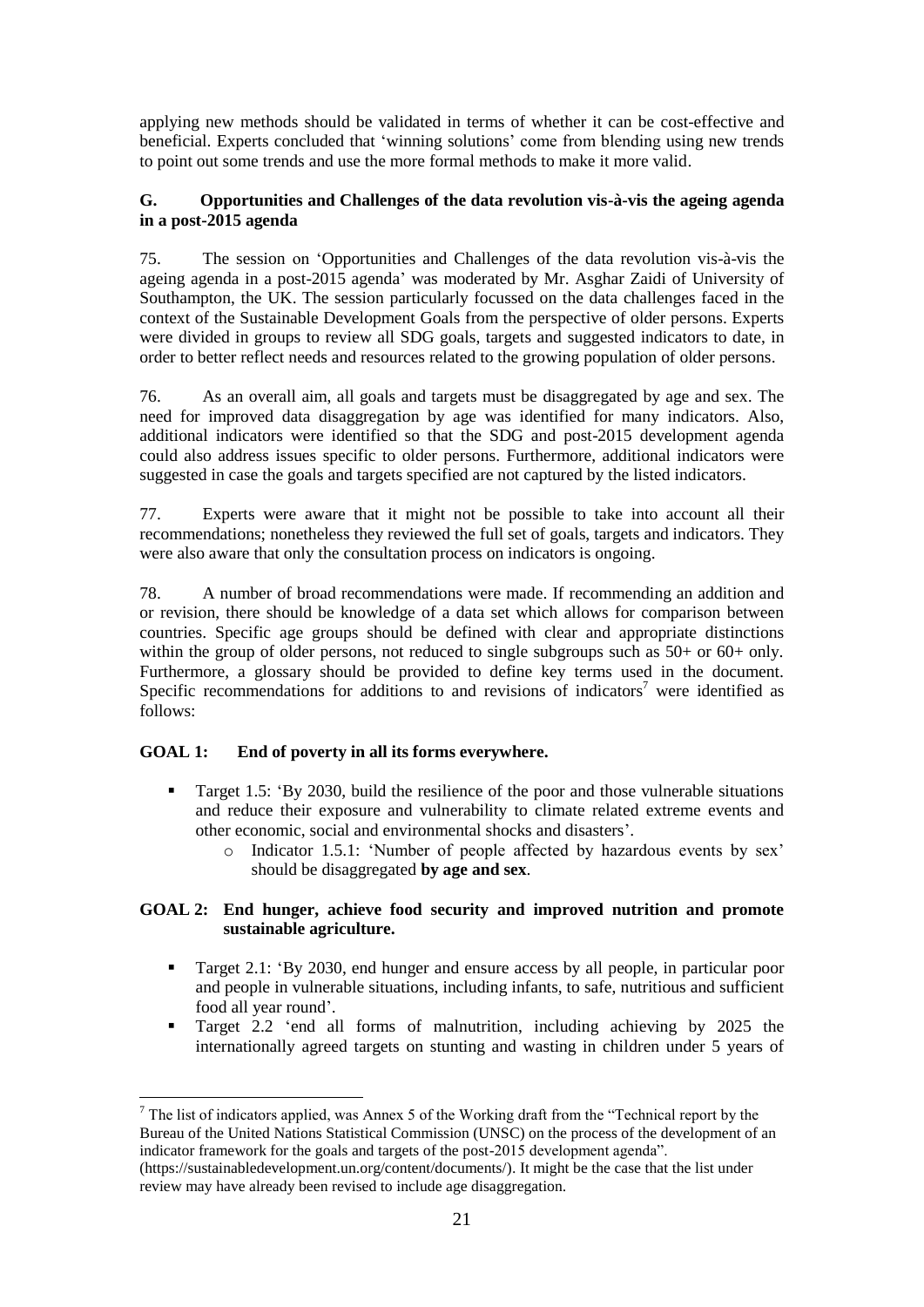age, and address the nutritional needs of adolescent girls pregnant and lactating women and older'

- The indicator for these targets lack a reference to nourishment levels of older persons it is solely child focussed. Additional data set is needed
	- o Indicators 2.1.1; 'Prevalence of Undernourishment (PoU)' and 2.1.2; 'Prevalence of population with moderate or severe food insecurity, based on the Food Insecurity Experience Scale (FIES)' should also capture undernourishment and food insecurity for older people.

## **GOAL 3: Ensure healthy lives and promote well-being for all at all ages.**

- Target 3.3: 'By 2030, end the epidemics of AIDS, tuberculosis, malaria and neglected tropical diseases and combat hepatitis, water-borne diseases and other communicable diseases'.
	- o Addition needed: Indicator 3.3.1; 'HIV incidence per 100 susceptible person years (adults, key populations, children, adolescents)' should **also identify and prioritise HIV prevalence among older persons.**
- Target 3.4: 'By 2030, reduce by one third premature mortality from noncommunicable diseases, through prevention and treatment and promote mental health and well-being'.
	- o Revision needed: Indicator 3.4.1; 'Probability of dying of cardiovascular disease, cancer, diabetes, or chronic respiratory disease between ages 30-70 mortality' **should also be recorded for those aged above 70**.
- Target 3.5: 'Strengthen the prevention and treatment of substance abuse, including narcotic drug abuse and harmful use of alcohol'.
	- o Addition needed: Indicator 3.5.1; 'Coverage of opioid substation therapy among opioid-dependent drug users' and indicator 3.5.2; 'Coverage of interventions for the prevention of substance abuse interventions among people under 25' **is also an issue for older age groups, which should be monitored using specific indicators.**

## **GOAL 4: Ensure inclusive and equitable quality education and promote lifelong learning opportunities for all.**

- Target 4.3: 'By 2030, ensure equal access for all women and men to affordable and quality technical, vocational and tertiary education, including university'.
	- o Addition needed: An additional indicator should be added to the target, **to capture access to education and training for older people should also be included.**

### **GOAL 5: Achieve gender equality and empower all women and girls.**

- Target 5.2: 'Eliminate all forms of violence against all women and girls in the public and private spheres, including the trafficking and sexual and other types of exploitation'.
	- o Addition and revision needed: Indicator 5.2.1; 'Proportion of ever-partnered women and girls (aged 15-49) subjected to physical and/or sexual violence by a current or former intimate partner, in the last 12 months' and indicator 5.2.2; Proportion of women and girls aged 15-49 subjected to sexual violence by persons other than an intimate partner, since age 15', **should also capture older age groups to report and monitor violence against older persons.**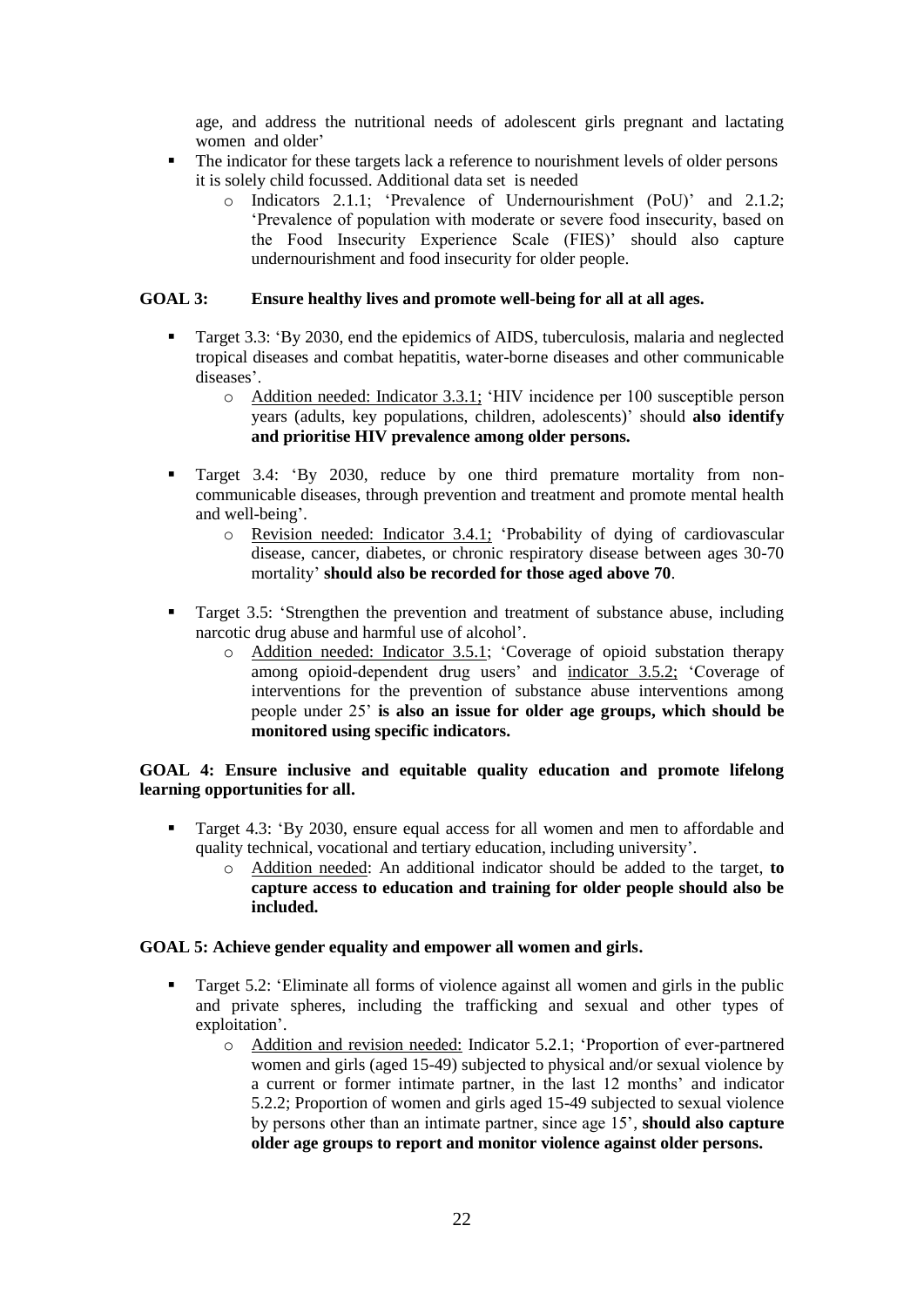#### **GOAL 8: Promote sustained, inclusive and sustainable economic growth, full and productive employment and decent work for all**

- Target 8.5: 'By 2030, achieve full and productive employment and decent work for all women and men, including young people and persons with disabilities, and equal pay for work of equal value'.
	- o Addition and revision needed: Indicator 8.5.1; 'Employment to working-age population (15 years and above) ration by gender and age group, and people with disabilities', should not be restricted to 'working age' population, instead **employment of older age groups should also be accounted for**.
- Target 8.10: Strengthen the capacity of domestic financial institutions to encourage and expand access to banking, insurance and financial services.
	- o Revision and addition needed: The target should be supported by an **additional indicator capturing financial inclusion of older persons.**

### **GOAL 10: Reduce inequality within and among countries**

- Target 10.7: 'Facilitate orderly, safe, regular and responsible migration and mobility of people, including through the implementation of planed and well-managed migration policies'
	- o Addition needed: Indicator 10.7.1; The 'Index on Human Mobility Governance measuring key features of good-governance of migration' **should also account for specific needs of older migrant persons.**

#### **GOAL 11: Make cities and human settlements inclusive, safe, resilient and sustainable.**

- Target 11.1: 'By 2030, ensure access for all to adequate, safe and affordable housing and basic services and upgrade slums'. Target 11.2 specifically references older persons in relation to transport and target 11.7 references older persons in relation to safe and accessible public spaces.
	- o Addition needed: **An indicator is required on the physical safety, especially for older persons. Indicators should capture accessibility, affordability, safety and satisfaction aspects for older persons of public transport.**

**GOAL 16: Promote peaceful and inclusive societies for sustainable development, provide access to justice for all and build effective, accountable and inclusive institutions at all levels.**

- Target 16.1: 'Significantly reduce all forms of violence and related death rates everywhere'.
	- o Addition and revision needed: Indicators 16.1.1; 'Homicide and conflictrelated deaths per 100,000 people' and indicator 16.1.2; 'Percentage of the adult population aged 18 and older, subjected to violence within the last 12 months, by type (physical, psychological and/or sexual)' should be support by **data on violence that is disaggregated by age with no upper age limit and sex. The term abuse should also include financial abuse.**

In addition, it was recommended that a number of additional indicators should be further divided by age. They are:

- 1.5.1: Number of people affected by hazardous events by sex
- 2.3.1: Value of agricultural production per hectare (measured in constant, USD/hectare, disaggregated for the two lowest quintiles of 'countries' farm size distribution, as well as for female-headed smallholder producer households)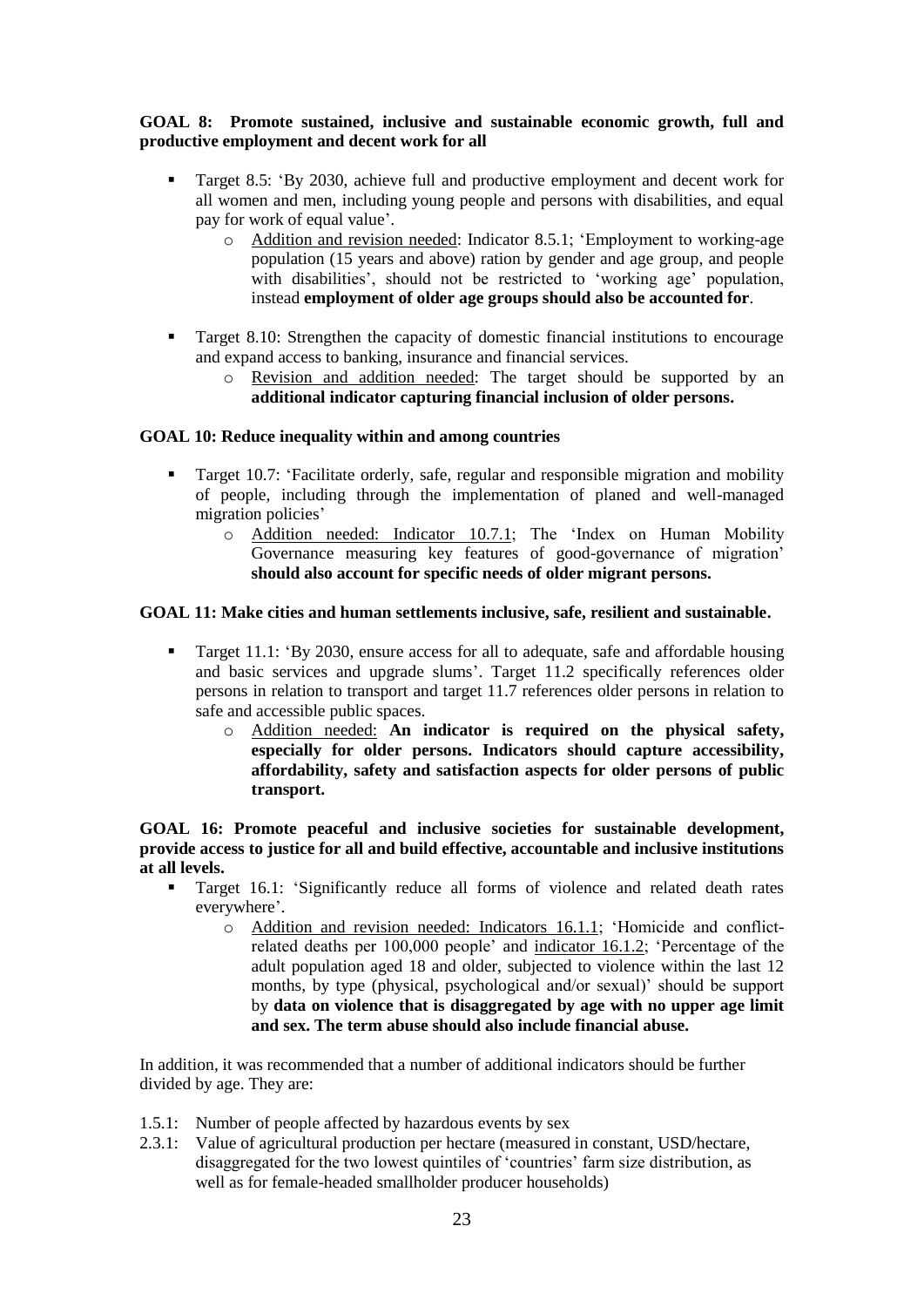- 3.3.2: HIV/AIDS deaths per 100,000 population
- 3.3.3: TB incidence per 1,000 persons years
- 3.3.4: Number of TB deaths
- 3.3.5: Malaria incidents cases per 1,000 person years
- 3.3.6: Malaria deaths per 100,000 population
- 3.3.7: Prevalence of hepatitis B surface antigen in children under 5
- 3.3.8: Prevalence of 13 IHR core capacities for surveillance and response
- 3.8.2: Fraction of households protected from incurring catastrophic out-of-pocket health expenditure
- 5.1.1: Whether or not legal frameworks discriminate against women and girls, as identified by the CEDAW committee
- 5.1.2: Whether or not inheritance rights discriminate against women and girls
- 5.b.1: Individuals who own a mobile phone, by sex
- 5.b.2: Individuals with ICT skills, by type of skill, by sex
- 5.c.1: Indicators to be finalized which will monitor the existence and quality of policies to achieve gender equality
- 5.c.2: Percentage of countries with systems to track and make public allocations for gender equality and women's empowerment
- 8.8.1: Ratification and implementation of ILO fundamental conventions and relevant international labour and human rights standards
- 10.3.1: Percentage of population reporting perceived existence of discrimination based on all grounds of discrimination prohibited by international human rights law
- 10.3.2: Existence of an independent body responsible for promoting and protecting the right to non-discrimination
- 11.2.1: Percentage of people living within 0.5 km of public transport per person for cities with more than 500,000 inhabitants
- 11.3.2: Cities with more than 100,000 inhabitants that implement urban and regional development plans integrating population projections and resource needs
- 11.5.1: Number of people killed, injured, displaced, evacuated, relocated or otherwise affected by disasters
- 11.5.2: Number of housing units damaged and destroyed

1

- 11.7.2: Proportion of residents within 0,5 km of accessible green and public space
- 11.a.1: Cities with more than 100,000 inhabitants that implement urban and regional development plans integrating population projections and resource needs
- 16.1.1: Homicide and conflict-related deaths per 100,000 people

79. Additionally, a number of inconsistencies needed to be remedied. For Target  $5.4^8$ ; the provision of public services and also the social protection aspects were not captured by any indicator. For Target  $8.5^{\circ}$ , an additional indicator on the quality of work should also be included. Indicator 10.4.1<sup>10</sup> should also include basic income. For Target 11.5<sup>11</sup>, economic

<sup>&</sup>lt;sup>8</sup> Target 5.4: Recognize and value unpaid care and domestic work through the provision of public services, infrastructure and social protection policies and the promotion of shared responsibility within the household and the family as nationally appropriate.

<sup>&</sup>lt;sup>9</sup> Target 8.5: By 2030, achieve full and productive employment and decent work for all women and men, including for young people and persons with disabilities, and equal pay for work of equal value <sup>10</sup> Indicator 10.4.1: % of people covered by minimum social protection floor, that include basic

education and health packages, by age, sex, economic status, origin, place of residence, disability, and civil status (widows, partners in union outside of marriage, divorced spouses, orphan children) and other characteristics of relevance for each country.

 $11$ <sup>11</sup> Target 11.5: By 2030, significantly reduce the number of deaths and the number of people affected and decrease by [x] per cent the economic losses relative to gross domestic product caused by disasters, including water-related disasters, with a focus on protecting the poor and people in vulnerable situations.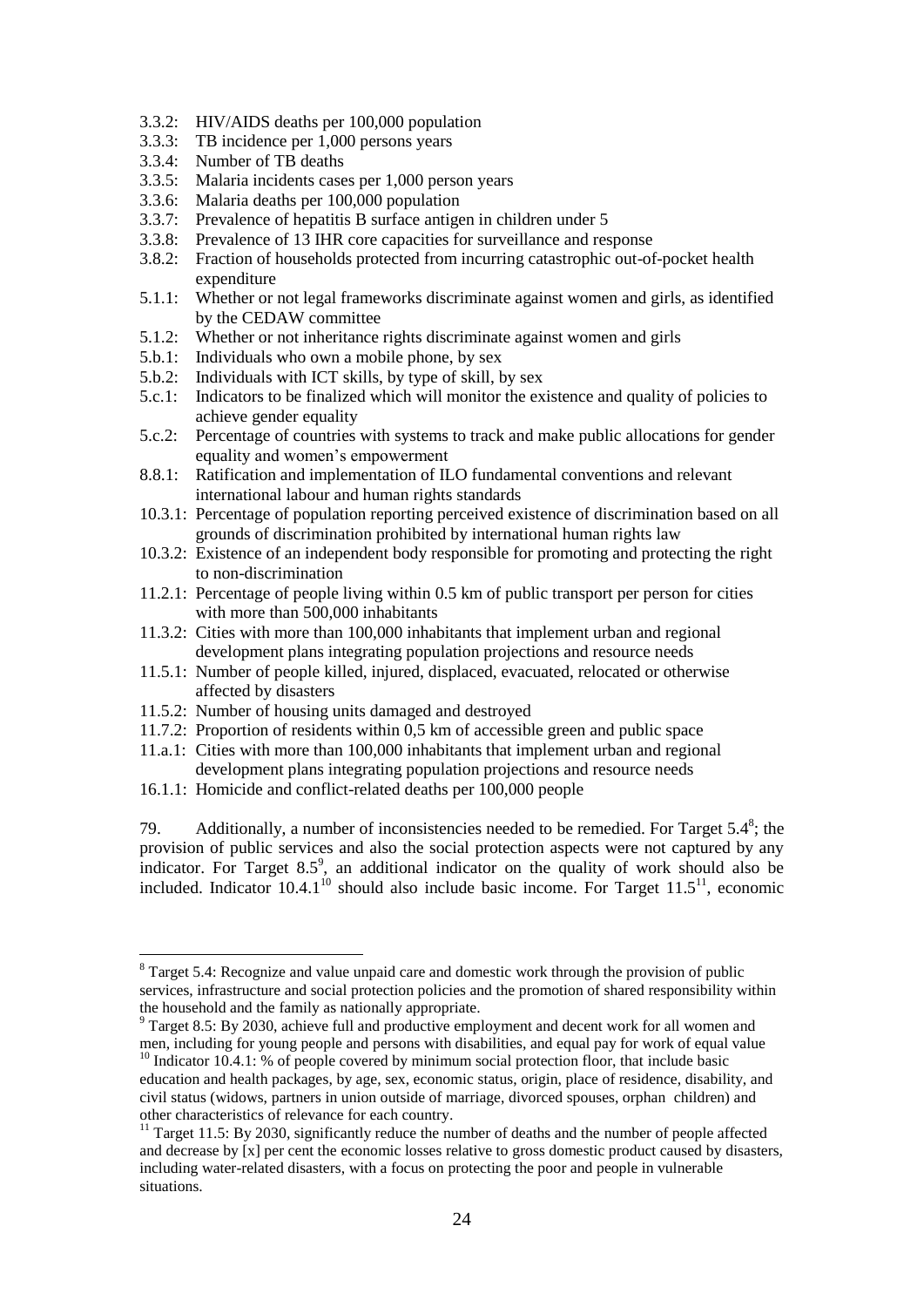losses of other types should also be accounted for by additional indicators. For Target  $16.9^{12}$ , an additional indicator is needed to identify legal identity for older persons.

## **V. Key findings**

80. The concluding session was moderated by Mr Jean-Pierre Gonnot, Chief of Social Integration Branch, DSPD. The following findings of the various Sessions were defined to harness the data revolution and develop age-friendly policy and programme development in the post-2015 era:

## **Session I: Key findings in the opportunities and challenges of the data revolution were as follows:**

- Dialogue with data producers on key policy priorities on ageing and older persons
- Fostering and promoting innovation to fill data gaps.
- Extending age limits in Demographic and Health Households Surveys.
- Exploiting existing data sources (censuses, household surveys) by expanding tabulation by sex and age and adding questions.
- Mobilizing resources to overcome inequalities between developed and developing countries and between data-poor and data-rich people
- Leadership and coordination to enable the data revolution to play its full role in the realization of sustainable development for all at all ages
- Exploring the use of open and big data and new non-traditional data sources
- A global effort to improve cooperation between old and new data producers
- Improving data analysis and presentation

## **Session II: Key findings in discussing the data challenge of reviewing the SDGs from an older person's perspective and reflecting human rights issues in indicators were:**

- A forward looking approach is needed to ensure that the SDG priorities are not limited to existing data with assessment of the indicators which are suggested currently
- For truly transformative SDGs, a human rights based approach to data is critical
- New partnerships and use of innovative technologies and statistical techniques are required to ensure that older persons are no longer invisible in official statistics
- Statistical systems should play a more central role in coordinating validation of data to ensure that new sources of data comply with the Fundamental Principles of Official **Statistics**
- Develop governance mechanisms on a strengthened partnership of official statistics and human rights organizations
- Develop guidelines to ensure that the full spectrum of data production conform to legal and institutional standards on ethics, statistics and human rights
- Increase data literacy to allow older persons to better understand, use and contribute to data

## **Session III: Key findings in discussing national and regional examples of data collection efforts on ageing issues:**

 The importance of the national policy context needs to be recognized, particularly now there is a momentum to engage with the ageing context

1

<sup>&</sup>lt;sup>12</sup> Target 16.9: By 2030, provide legal identity for all, including birth registration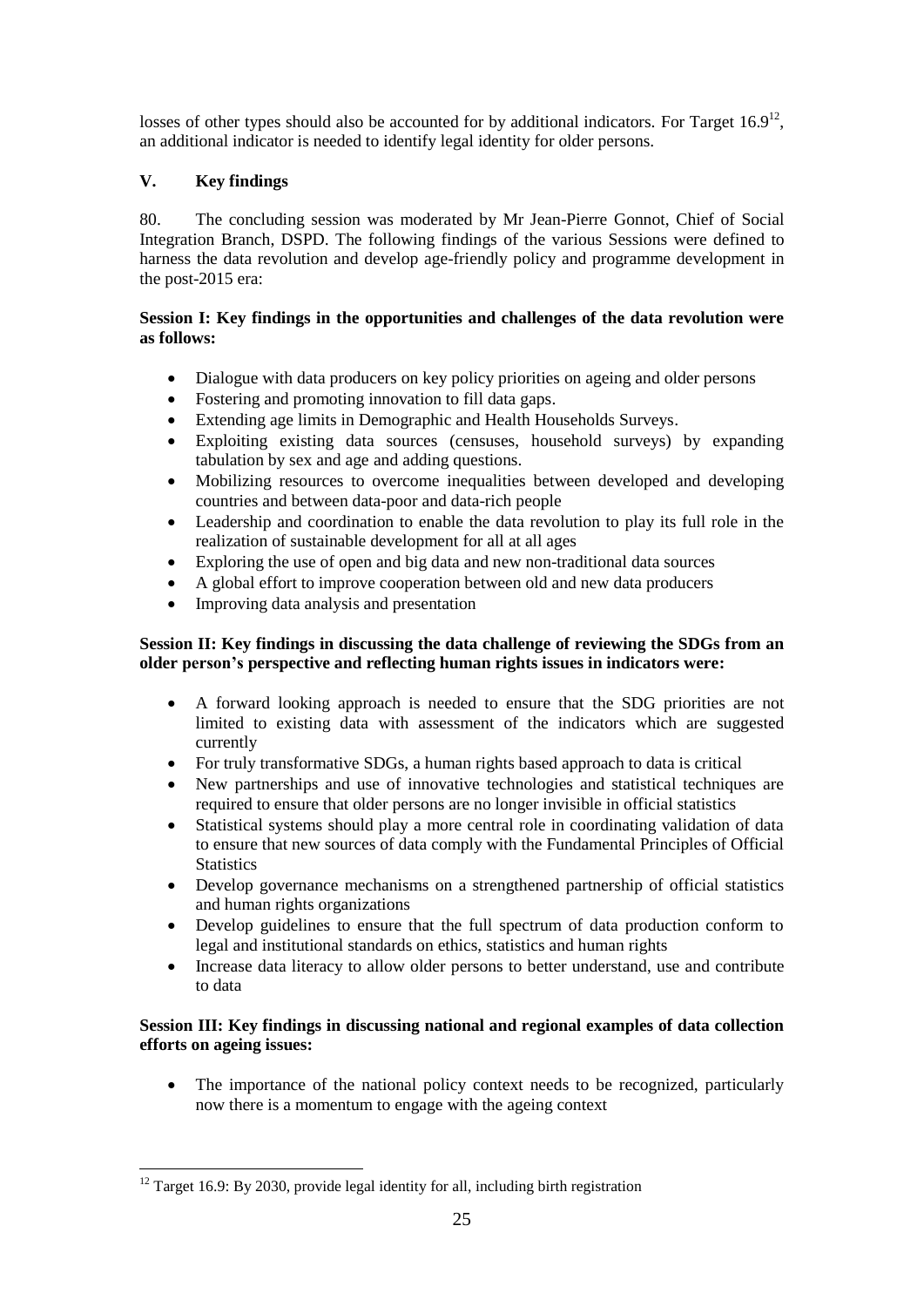- It is crucial to ensure integration between the SDG related priorities, data needs and indicators and those that relate to national policy contexts including follow up to MIPAA
- The role of governments, government agencies, development commissions, civil society and advocacy have a critical role to play in consolidating and raising awareness about the data demands nationally, increasing visibility, momentum and funding allocated to address the ageing related data needs
- A real gap in current data collection efforts is the absence of linking data, which would enable a cross sector approach. The merging and application of combined methods of data collection are ways to address this gap.
- The UN should consider conducting a survey which could be a driver for encouraging open data.

## **Session IV: Key findings of the Session on the Global AgeWatch Index and Active Ageing Index:**

- Indicators help identify trends and policy priorities for each country to address common longer-term opportunities and challenges of population ageing
- Detailed cross-country comparisons of domains and individual indicators help identify successful and innovative policy instruments
- Additional effort is needed to capture data on inequality in active ageing through utilizing individual-level active ageing indicators
- It is critical to tackle the poverty data gaps in order to expand country inclusion within the Global AgeWatch Index
- Construct separate indicators for older women and men for the Global AgeWatch Index
- Include political and civil rights in existing global indicators
- Explore how new data from national sources could further develop existing indicators held internationally

## **Session V: Key findings of enhancing data collection, policy making and monitoring through crowdsourcing and e-participation:**

- Crowdsourcing could be utilized as a supplemental source of information and should be embedded in indicators in the future
- Crowdsourcing could be utilized as an important monitoring mechanism for the SDGs
- While valuable efforts are undertaken by governments, many initiatives are developed by the private sector and citizens through social innovation.

## **Session VI: Key findings of collecting new and non-traditional data and accountability mechanisms for older persons:**

- Qualitative studies can provide a realistic picture of the needs, however funding for these studies are challenging.
- New technology and trends however provide for many opportunities to do qualitative data e.g. through social media.
- Challenges around collecting data and applying new methods should be validated in terms of whether it can be cost-effective and beneficial.
- 'Winning solutions' come from blending new trends to point out some trends and use the more formal methods to make it more valid.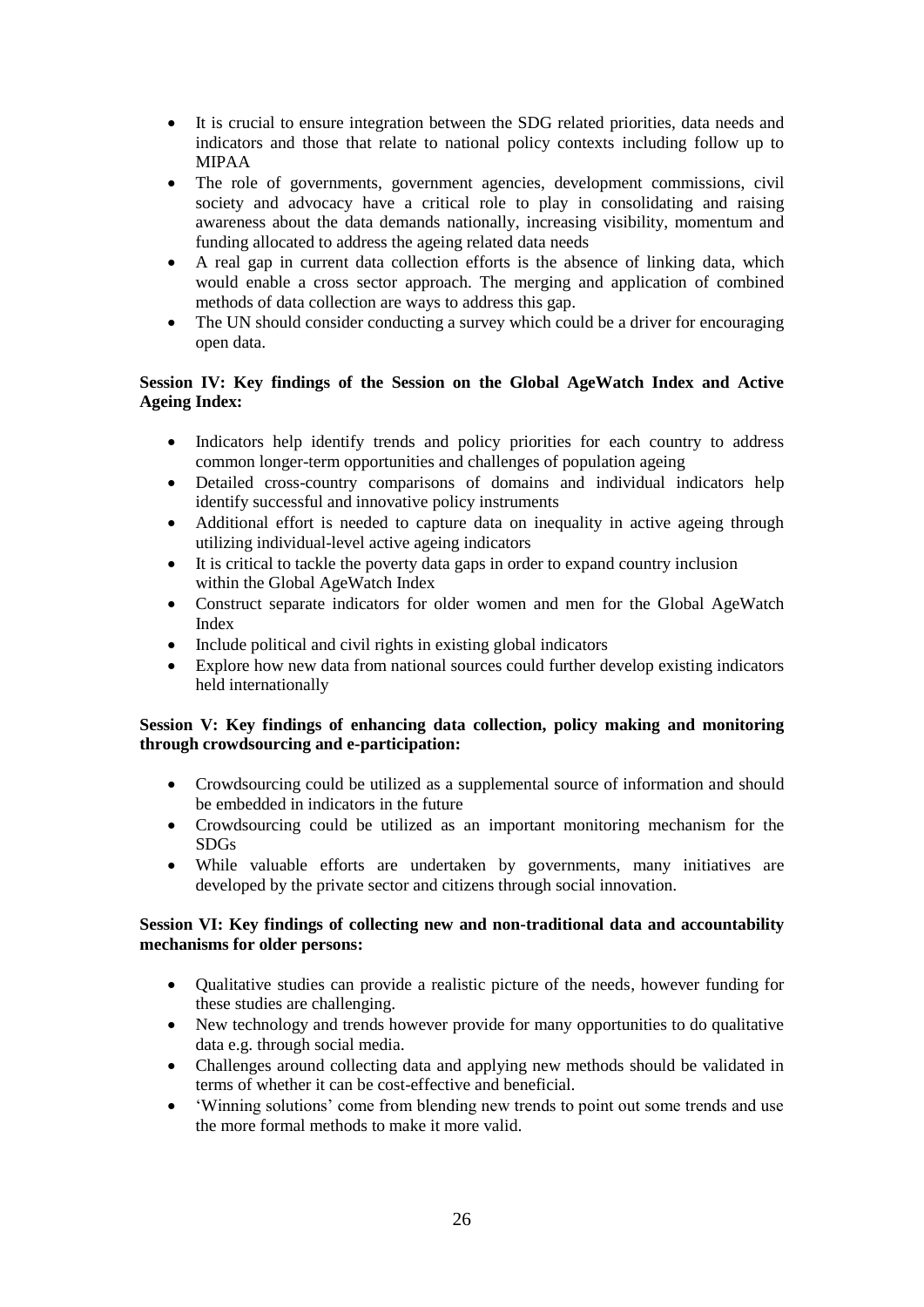## **Session VII: Key findings in discussing the opportunities and challenges of the data revolution vis-à-vis the ageing agenda in a post-2015 environment:**

81. A good number of indicators have already been included capturing the needs and resources of older people. That said, number of indicators still requires additional breakdown by age.

Additional indicators are required to capture:

- Poverty in old age.
- Number of older people affected by hazardous events.
- HIV prevalence rate among older persons.
- Mortality among older persons aged 70+ from NCDs.
- Substance abuse by older age groups.
- Access to education and training for older persons.
- Violence against older persons, especially older women.
- Financial inclusion of older persons.
- Treatment of older migrant persons; and
- Physical safety of older persons in their local neighbourhood;

## **VI. The Way Forward**

82. Discussing the way forward in addressing the data needs in the field of ageing, the EGM reflected that suggestions for different types of processes should be seen in the context of the post-2015 development agenda, the implementation of MIPAA as well as the review and appraisal of MIPAA.

83. A starting point for fostering systems that improve ageing related data collection is at the country level. While bearing in mind the relevance of the regional level, national statistical systems play a central role in coordinating the validation of data to ensure that new sources of data comply with the Fundamental Principles of Official Statistics. A key priority in fostering adequate data collection efforts is enabling blending different sources of data, support better quality of data as well as making use of existing data sources that are supplemented by new and non-traditional data collection efforts.

84. In the context of the SDG targets and indicators, a forward looking approach is needed that does not solely build on existing data. The approach should include a human rights based approach to data and new partnerships. It should make use of innovative technologies and statistical techniques that are required to ensure the inclusion of older persons in official statistics. Governance mechanisms on a strengthened partnership of official statistics and human rights organizations should be developed, as well as guidelines that ensure a full spectrum of data production conforming to legal and institutional standards on ethics, statistics and human rights. In particular citizen engagement and bringing older persons into the national priority setting is crucial in helping countries to improve collecting data.

85. The current stage of defining indicators in the context of the SDGs provides a momentum for identifying policy priorities that address common longer-term opportunities and challenges of population ageing. In this context, additional effort is needed to address current gaps that form a barrier to obtaining a comprehensive understanding of the impacts and consequences of ageing e.g. through utilizing individual-level ageing indicators as well as constructing separate indicators for older women and men. Furthermore, detailed crosscountry comparisons of domains and individual indicators can help identify successful and innovative policy instruments.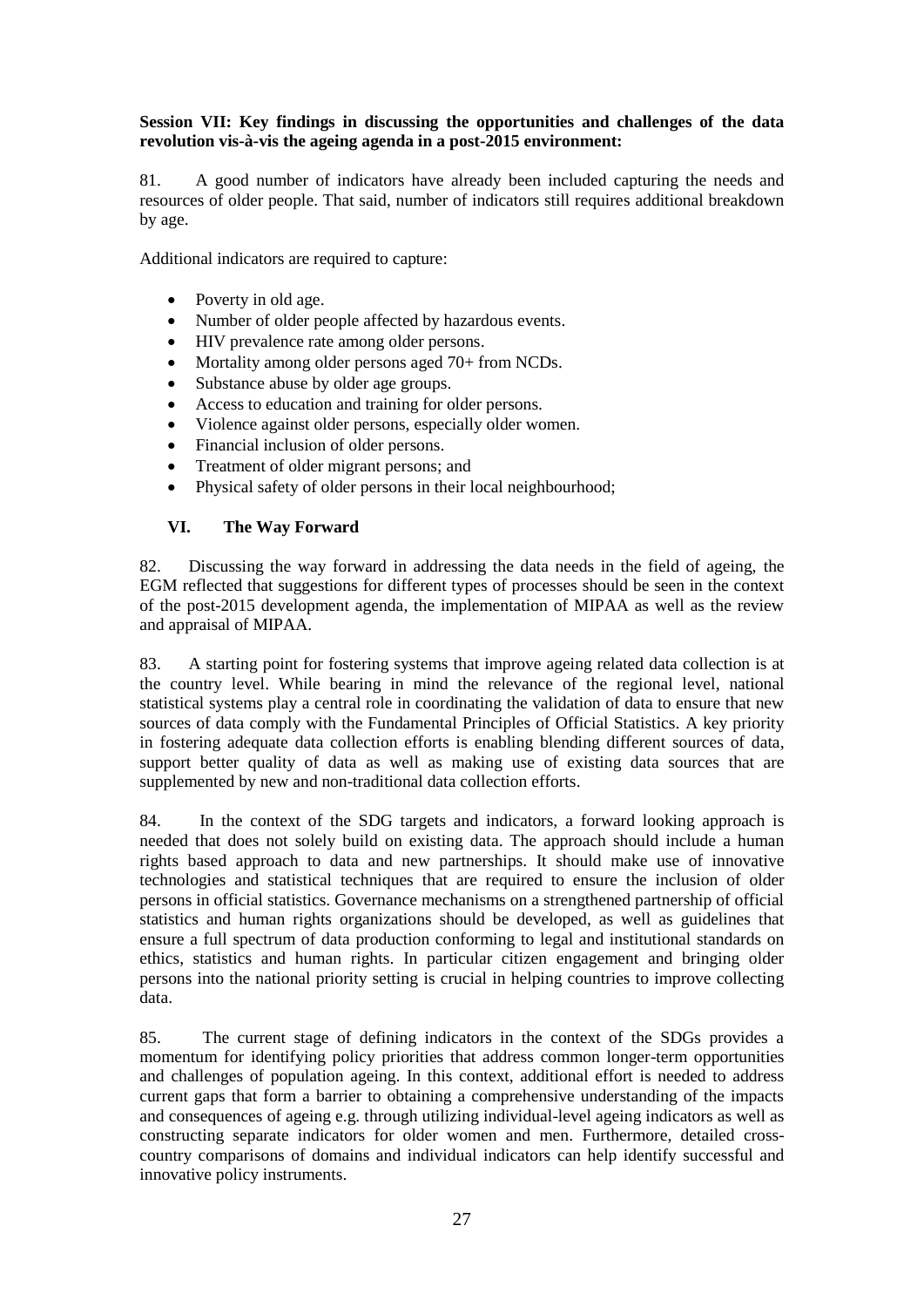86. A good number of indicators that capture the needs and resources of older people have already been included. That said, a number of indicators still require additional breakdown by age. Additional indicators are among others required to take into account; the number of older persons affected by poverty; hazardous events; HIV prevalence rate among older persons; mortality among older persons aged 70+ from NCDs; substance abuse by older age groups; access to education and training for older persons; violence against older persons, especially older women; financial inclusion of older persons; treatment of older migrant persons as well as physical safety of older persons in their local neighbourhood.

87. In exploring how new data could further develop existing indicators, ongoing (global) processes, such as e-government surveys are useful sources to take into account. Also the 'open data movement' should be recognized as a suitable mechanism for enhancing sharing data. Crowdsourcing should be embedded in indicators in the future and can be applied as a supplemented source of information e. g.in the monitoring of the SDGs. In view of enhancing citizen's engagement, the issue of increasing data literacy to allow older persons to better understand and use data should be taken into consideration.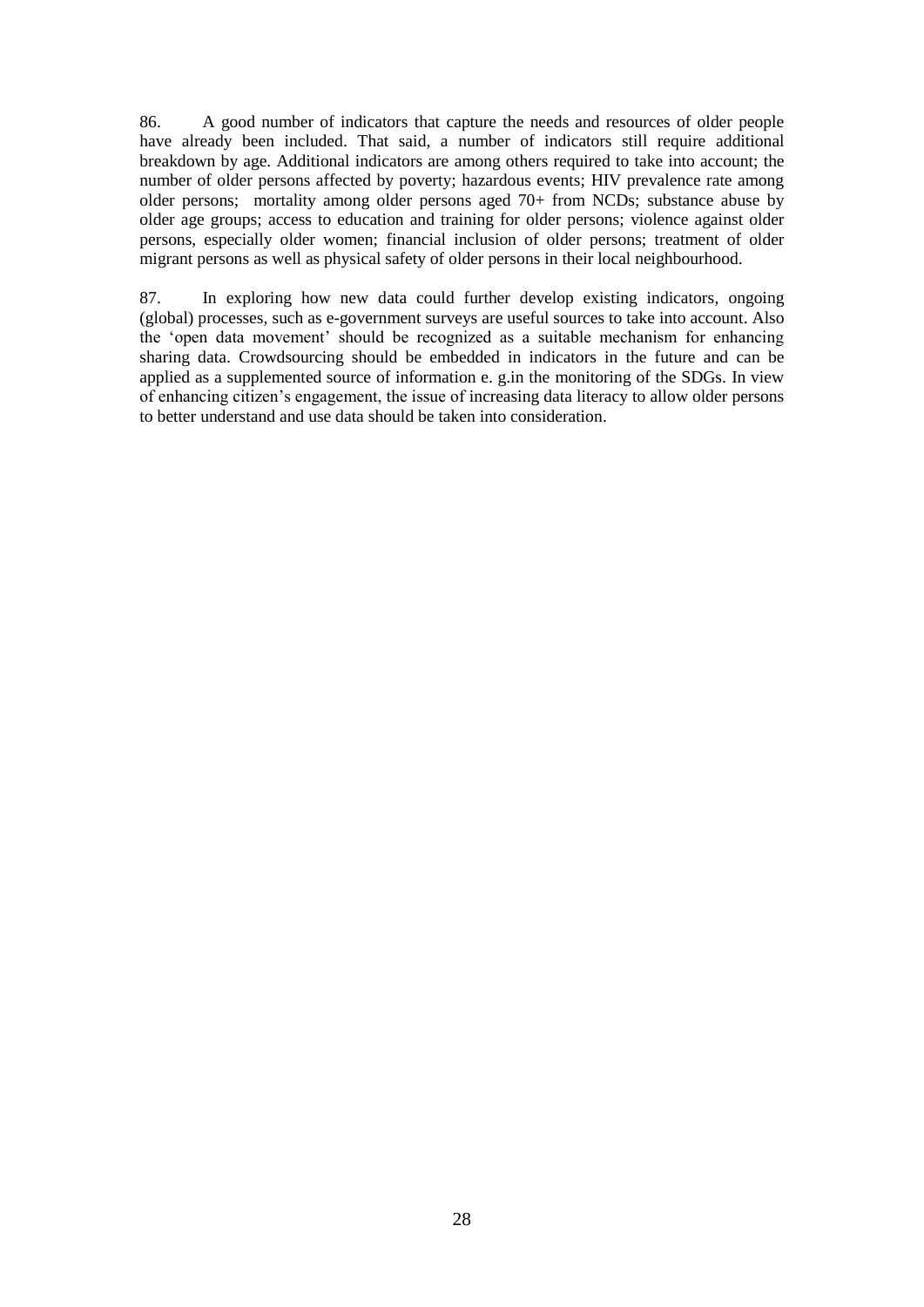## **Annex I: Final Meeting Agenda**

#### **Day 1: Tuesday, 7 July 2015**

| $9:15-9:30$ | <b>Registration of participants</b> |  |
|-------------|-------------------------------------|--|
|-------------|-------------------------------------|--|

#### 9:30 – 10:00 **Opening, Objectives and Organization of Meeting**

Ms Daniela Bas, Director, Division for Social Policy and Development, Department of Economic and Social Affairs, United Nations

Ms Rosemary Lane, Focal Point on Ageing, Division for Social Policy and Development, Department of Economic and Social Affairs, United Nations

#### 10:00 – 11:30 **Session I: The data revolution: opportunities and challenges**

Ms Francesca Perucci, Chief Statistical Services Branch, Statistics Division, Department of Social and Economic Affairs, United Nations

## 11:30 – 13:00 **Session II: The Sustainable Development Goals from an older person perspective: the data challenge**

Mr Paul Ladd, Senior Policy Adviser and Lead Author, Post-2015 and Sustainable Development Goals, Bureau for Policy and Programme Support, UNDP

#### **Reflecting human rights issues in indicators**

Ms Grace Sanico Steffan, Human Rights Officer, OHCHR, Geneva (teleconference)

13:00 – 14:30 *Lunch break*

#### 14:30 – 17:00 **Session III: National and regional examples of data collection efforts on ageing issues**

Ms Lina V. Castro, Interim Deputy National Statistician, Censuses and Technical Coordination Office (Retired), Philippines

Ms Isabella Aboderin, Senior Research Scientist, Head, Aging and Development Program African Population and Health Research Center (APHRC), Nairobi, Kenya

Ms Abla Mehio Sibai, Department of Epidemiology and Population Health Faculty of Health Sciences, American University of Beirut, Beirut, Lebanon

#### **Day 2: Wednesday, 8 July 2015**

## 10:00 – 11:30 **Session IV: Global Age Watch Index and the Active Ageing Index**

Ms Sylvia Beales, Head of Strategic Alliance, HelpAge International

Mr. Asghar Zaidi, Professor in International Social Policy, University of Southampton, United Kingdom

#### 11:30 – 13:00 **Session V: E-participation: Enhancing data collection, policy making and monitoring**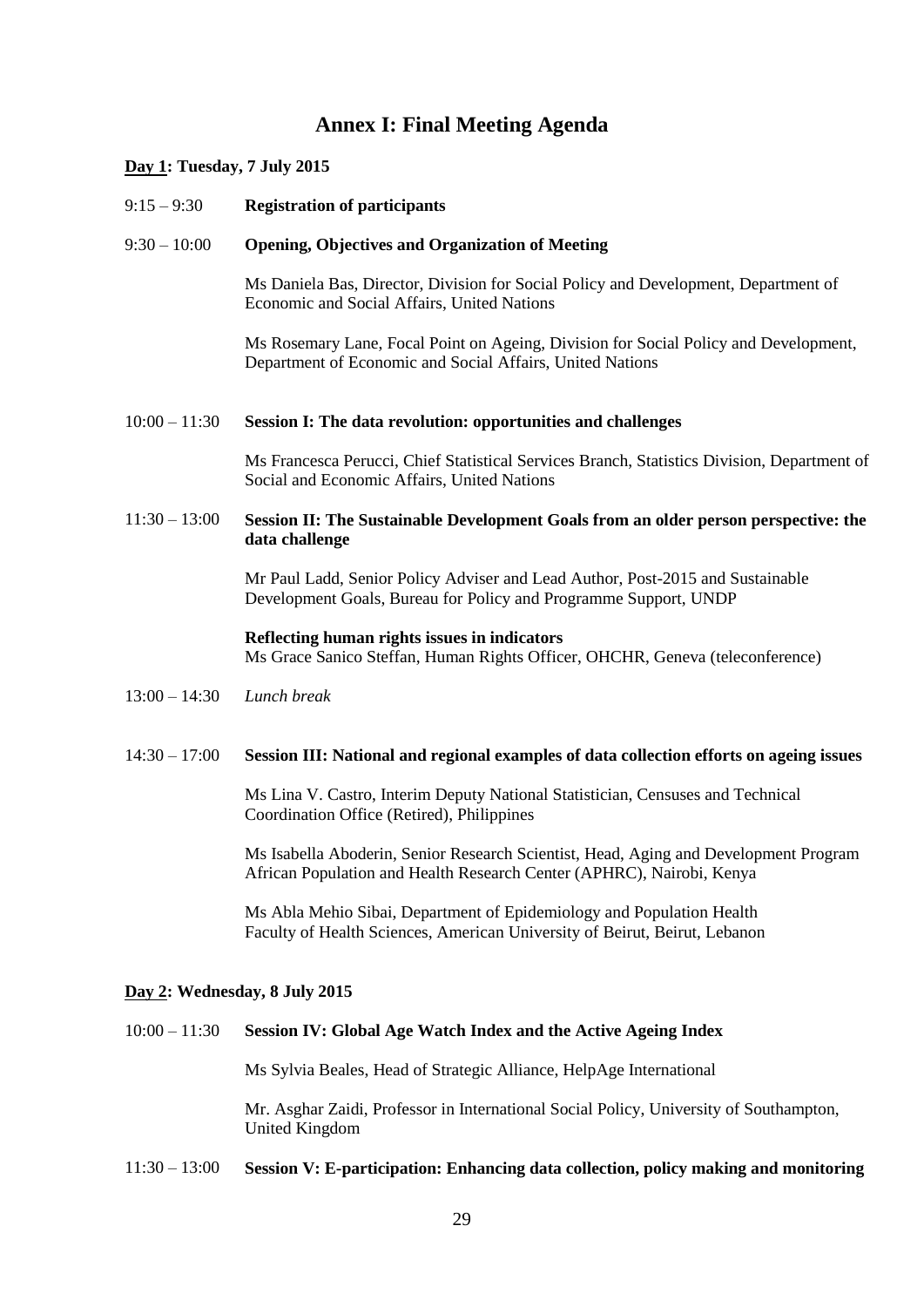#### **through crowdsourcing**

Ms Julia Glidden, Founder & President @ 21c Consultancy Ltd

- 13:00 14:30 *Lunch break*
- 14:30 15:30 **Session VI: Collecting new and non-traditional data and accountability mechanisms from older persons**

Ms Lynda Flowers, JD, MSN, RN, Senior Strategic Policy Advisor, Public Policy Institute (PPI), AARD, Washington, USA

15:30– 17:00 **Session VII: Group discussions: Opportunities and challenges of the data revolution vis-à-vis the ageing agenda in a post-2015 environment**

## **Day3: Thursday, 9 July 2015**

- 9:30 12:30 **Session VIII: Recommendations for harnessing the data revolution to develop agefriendly policy and programme development post-2015**
- 12:30 13:00 **Concluding remarks and closing**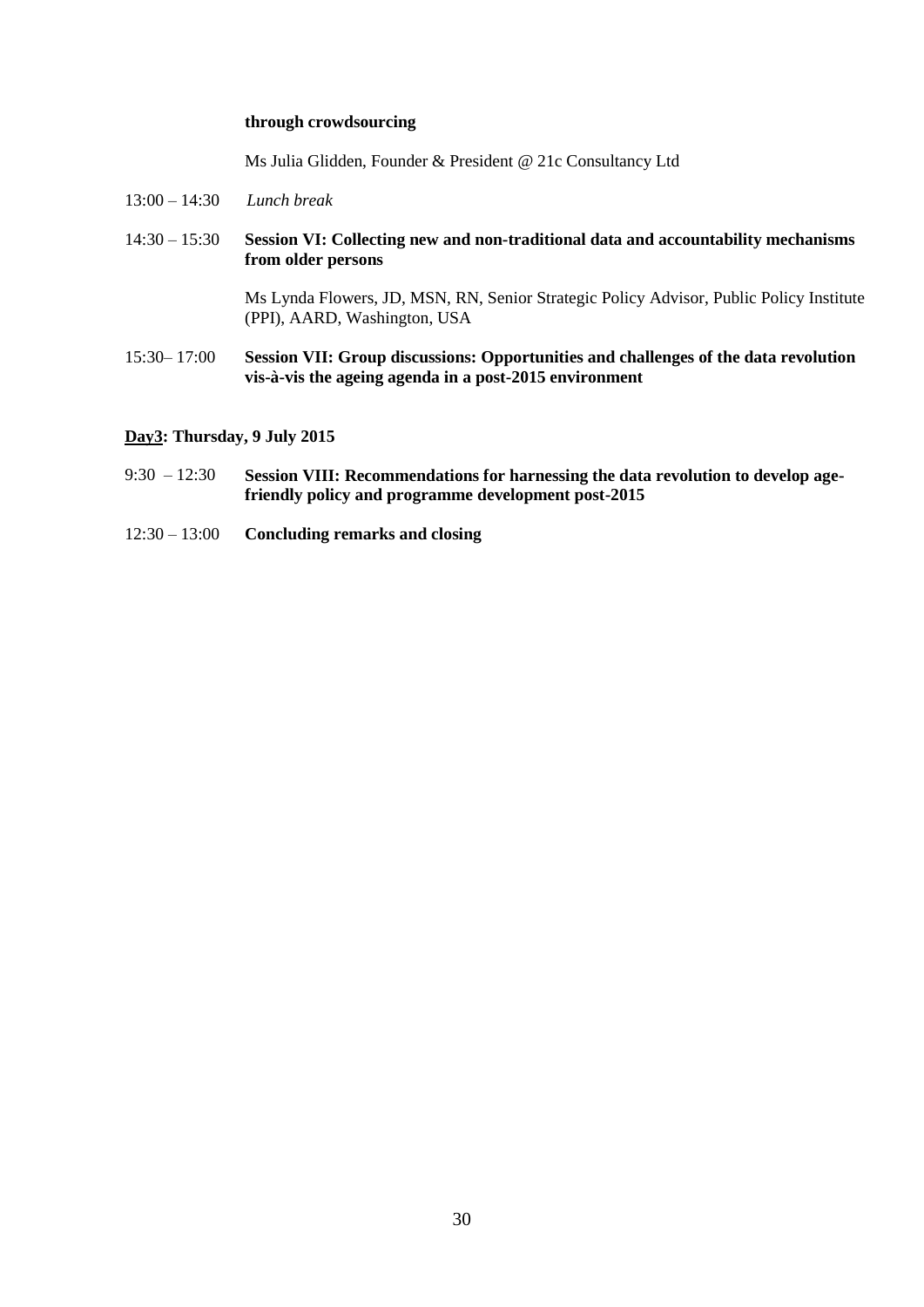Expert Group Meeting on "Global ageing and the data revolution - the way forward in the post-2015 environment" United Nations Secretariat, Room S-2724 New York, 7-9 July 2015



# **Annex II: Concept note**

### **"Global ageing and the data revolution - the way forward in the post-2015 environment"**

## **Concept note**

#### **Introduction**

A critical element of the implementation of the Madrid International Plan of Action on Ageing (MIPAA), adopted in 2002, is national data collection and analysis on ageing related issues. It concerns the compilation of gender and age specific information for policy planning, monitoring and evaluation. In order to support the effective implementation of MIPAA, General Assembly resolutions have repeatedly called upon Member States to improve ageing related data collection. However, considerable gaps in reliable data continue to form a barrier to obtaining a comprehensive understanding of the impacts and consequences of ageing.

The Focal Point on Ageing is organizing an Expert Group Meeting (EGM) on "Global ageing and the data revolution - the way forward in the post-2015 environment" in New York on 7-9 July 2015. The Meeting will contribute to identifying the possible use of alternative sources of data on ageing to better inform policy development and monitoring. Discussions, presentations and recommendations can also contribute to the ongoing discussion and development of new data needs in the implementation of the Sustainable Development Goals and beyond.

### **Background**

So far, the development agenda has fallen short of achieving effective responses to the situation of older persons. At the national level, effective legislation and policies responding to the situation of older persons have often not been adopted, or remain dispersed, underfunded or insufficiently implemented.

#### *Data needs on ageing issues*

Population ageing has profound implications for many facets of human life. An ageing population will affect everything from economies, labor markets to health and social care. This prospect requires a better understanding of the implications and possibilities posed by population ageing as well as the situation of older persons themselves. While the older population is growing at an accelerated speed, many gaps in ageing related statistics and data exist, affecting the ability to develop targeted policies and programmes that address ageing related challenges.

Ongoing efforts in the implementation of MIPAA as well as in the context of the Open Ended Working Group on Ageing have demonstrated that further in-depth analysis and evidence is crucial to enhance ageing related policy and programme formulation and implementation. The need for a clear understanding of the impact of global ageing, as well as to measure, monitor and report on progress, therefore calls for a demand for expanding data on ageing issues. Data and statistics demonstrate the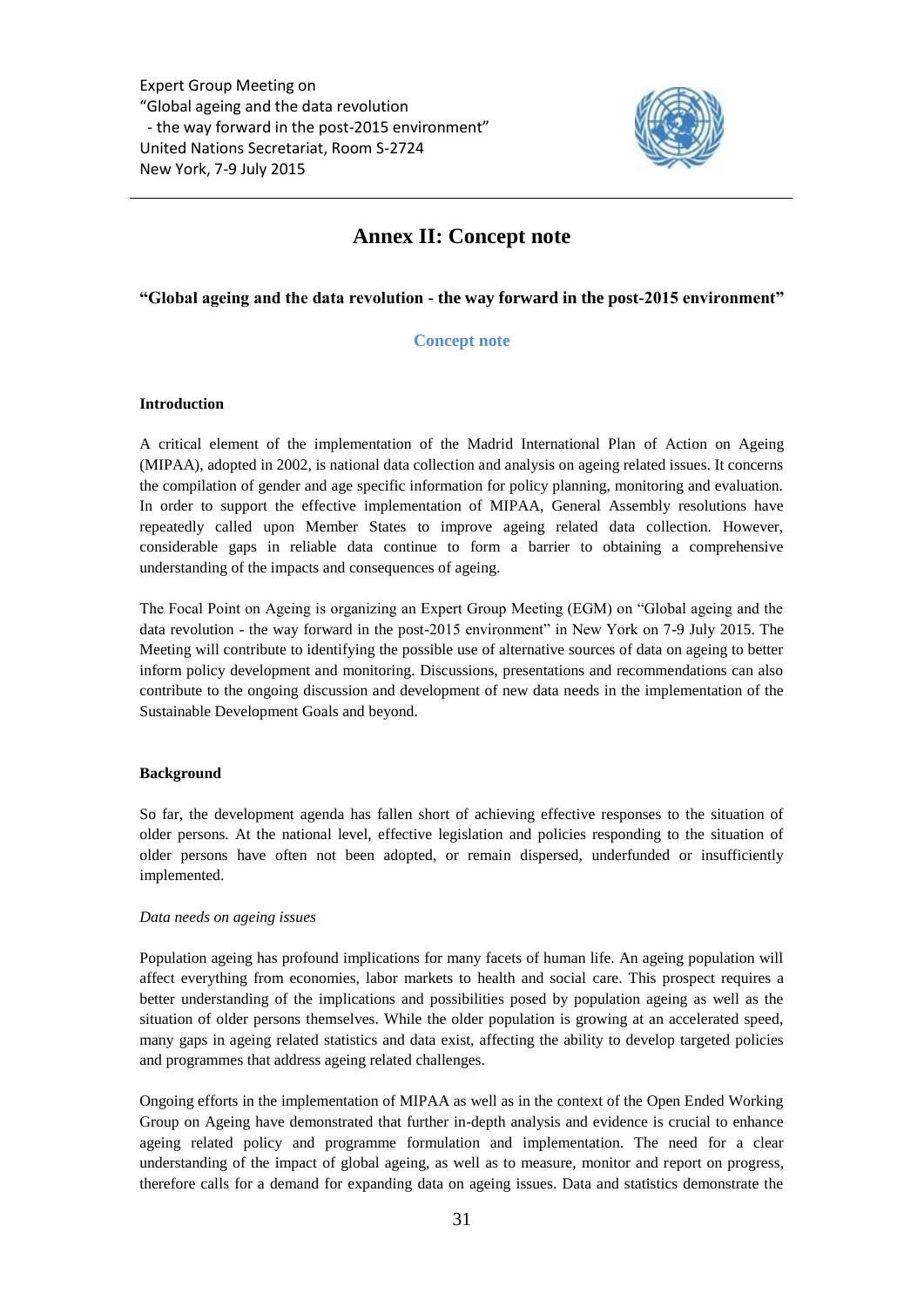changes needed that can address questions, from healthcare and social pensions to age-inclusive policies and programmes. However some of these critical ageing related priority areas are not easily quantifiable using mainstream statistics. Proactive and new initiatives on sex and age-disaggregated data should therefore be applauded as they demonstrate what is possible currently, and highlight where to build and systematize the collection of age related disaggregated data.

#### *The data-revolution*

1

Demand for evidence based data and statistics on older persons has been generated by the negotiations on the Post-2015 Development Agenda. Addressing the statistical capacity of countries was one element highlighted by the Secretary-General's High Level Panel of Eminent Persons on the Post-2015 Development Agenda. It concluded that; a data revolution was necessary to improve the quality of statistics and information available to citizens. Moreover, data should be instrumental in providing the information basis for evidence-based decision making, analyzing trends, measuring and reporting that includes the widest possible range of the world's population, including older persons

In support of implementing a comprehensive Post-2015 Development Agenda, several efforts to define a strategic framework for statistics - 'The transformative agenda for statistics' - are currently ongoing. A Global Conference held in January  $20151<sup>13</sup>$  encouraged the global community i) to engage in the debate on the data revolution, and reiterate the critical need for adequate statistical capacity, both at a technical and institutional level as well as to facilitate efforts that fill the data gaps and satisfy new data requirements; and ii) to address the need for the development of new data sources, method and methodologies resulting from the requirements of the Post-2015 Development Agenda, taking into account the possibilities of new technologies and non-traditional data sources.

The establishment of the so-called 'transformative agenda for statistics' provides an opportunity for integrating and broadening the scope of statistics and data collection that addresses the gaps and needs posed by ageing. The new integrated approach will introduce innovations to incorporate non-traditional sources of data including "open and big data" that so far have not been utilized in official statistics. These new, non-traditional data sources need to be leveraged to enrich sources of official statistics so that the data needs can be addressed. It should also ensure that spatially disaggregated data can be produced and made available to decision makers to provide them with the necessary statistical information.

#### *Citizens-generated data collection in a post-2015 development environment*

The integrated approach to broadening the scope of statistics and incorporating new- and nontraditional data opens up opportunities for citizens to engage and report directly on progress of a new set of development goals post-2015. The opportunity for direct interaction between citizens and governments through new and non-traditional data sources holds the potential to generate greater accountability and can facilitate a better understanding of development and performance of specific processes and challenges.

In the context of the global ageing population, citizens-generated data through new and non-traditional data sources can be instrumental in enhancing a better understanding of the impacts of ageing. By engaging older persons directly in data collection efforts and governance processes, new and nontraditional data sources present new opportunities for measuring, monitoring and reporting on progress. These sources can at the same time enhance older persons' access to essential public information,

<sup>&</sup>lt;sup>13</sup> The Conference - "A Transformative Agenda for Official Statistics: Towards a Strategic Framework for Statistics in Support of the Post-2015 Development Agenda" - was organized as a follow up of Decision 45/103 taken by the Statistical Commission, March 2014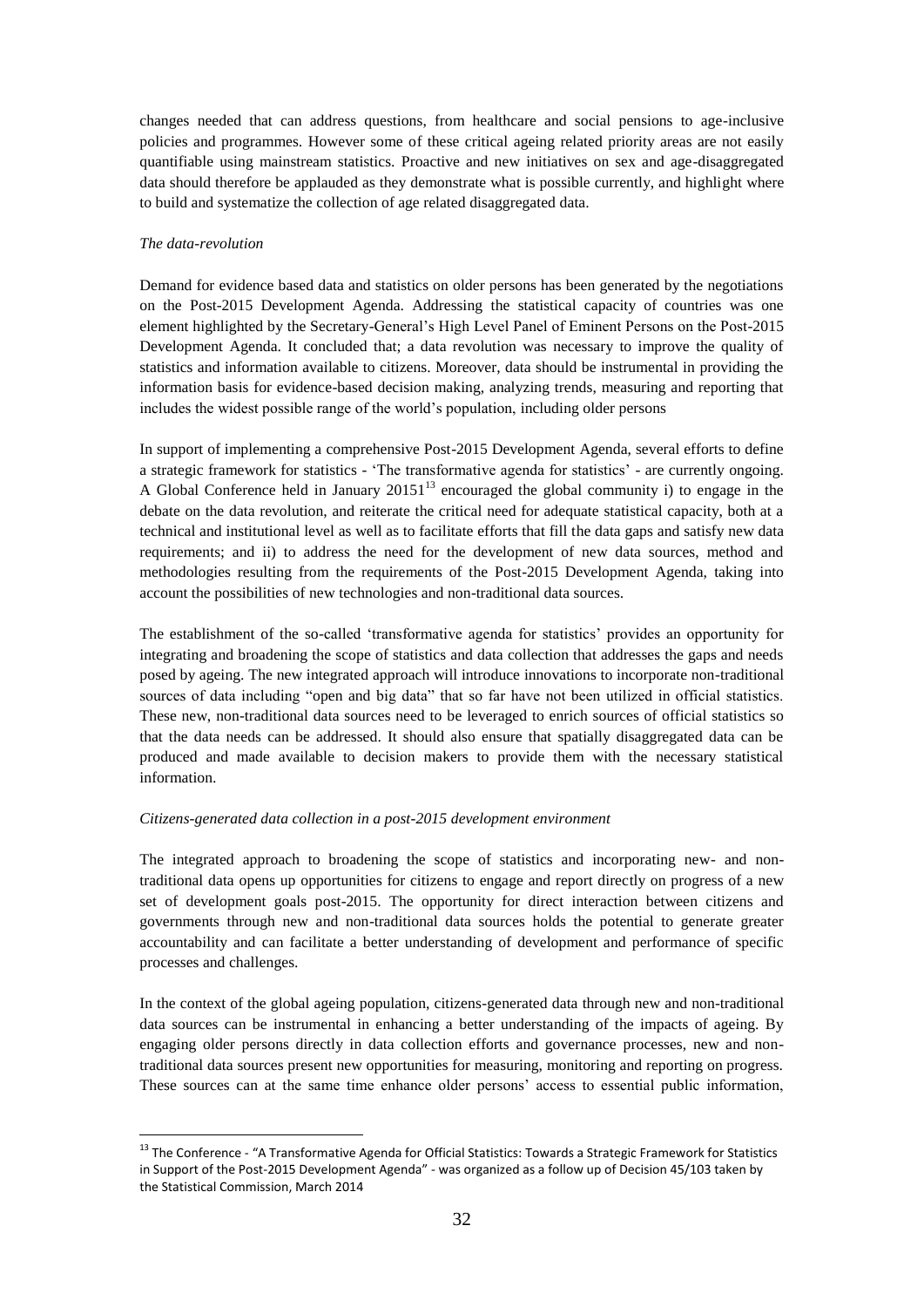strengthen the voice of older persons and enable the participation of older persons in policy-making processes.

As such, citizens-generated data collection, such as crowdsourcing mechanisms can serve as an important source of knowledge to aggregate older persons' views and thereby be instrumental in addressing the current gaps in ageing related data needs. The application of new- and non-traditional data sources therefore hold significant potential to enhance the understanding of critical ageing related priority areas that are not easily quantifiable using mainstream statistics. This can further support the effective implementation of MIPAA and strengthen the formulation and implementation of ageing related policies and programmes in a post-2015 environment.

#### **Purpose**

In view of better understanding the effects, needs and possibilities related to the growing ageing population, there is a strategic necessity to adapt data collection efforts. The EGM on "Global ageing and the data revolution - the way forward in the post-2015 environment" responds to the need for sound ageing related statistics and data as well as to the needs that will arise from the targets contained in the Sustainable Development Goals and the Post-2015 environment. The EGM is convened to explore how and which new and non-traditional data sources can support the policy discussions and decision-making on ageing issues at both the national and international levels.

#### **Time and venue**

The Expert Group Meeting on "Global ageing and the data revolution - the way forward in the post-2015 environment" will take place in New York at the United Nations Headquarters from 7-9 July 2015. The meeting will be organized by the Focal Point on Ageing in the Social Integration Branch, Division for Social Policy and Development, Department of Economic and Social Affairs, United Nations Secretariat.

#### **Objectives**

The EGM aims at informing the overall debate on developing a compendium of non-traditional sources of data on ageing in the context of the Post-2015 Development Agenda and the enhanced implementation of the Madrid International Plan of Action on Ageing, by assessing the possibilities for strengthening the statistics and data collection related to ageing issues as well as considering new measures to support the way forward.

Specific objectives of meeting are:

- To map non-traditional data sources to help define evidence based policy and programme formulation and enhance measuring, monitoring and reporting of progress related to ageing issues;
- To compile a compendium of the use of non-traditional data sources and statistics that could further support the implementation of MIPAA and be included in the discussions surrounding the data revolution;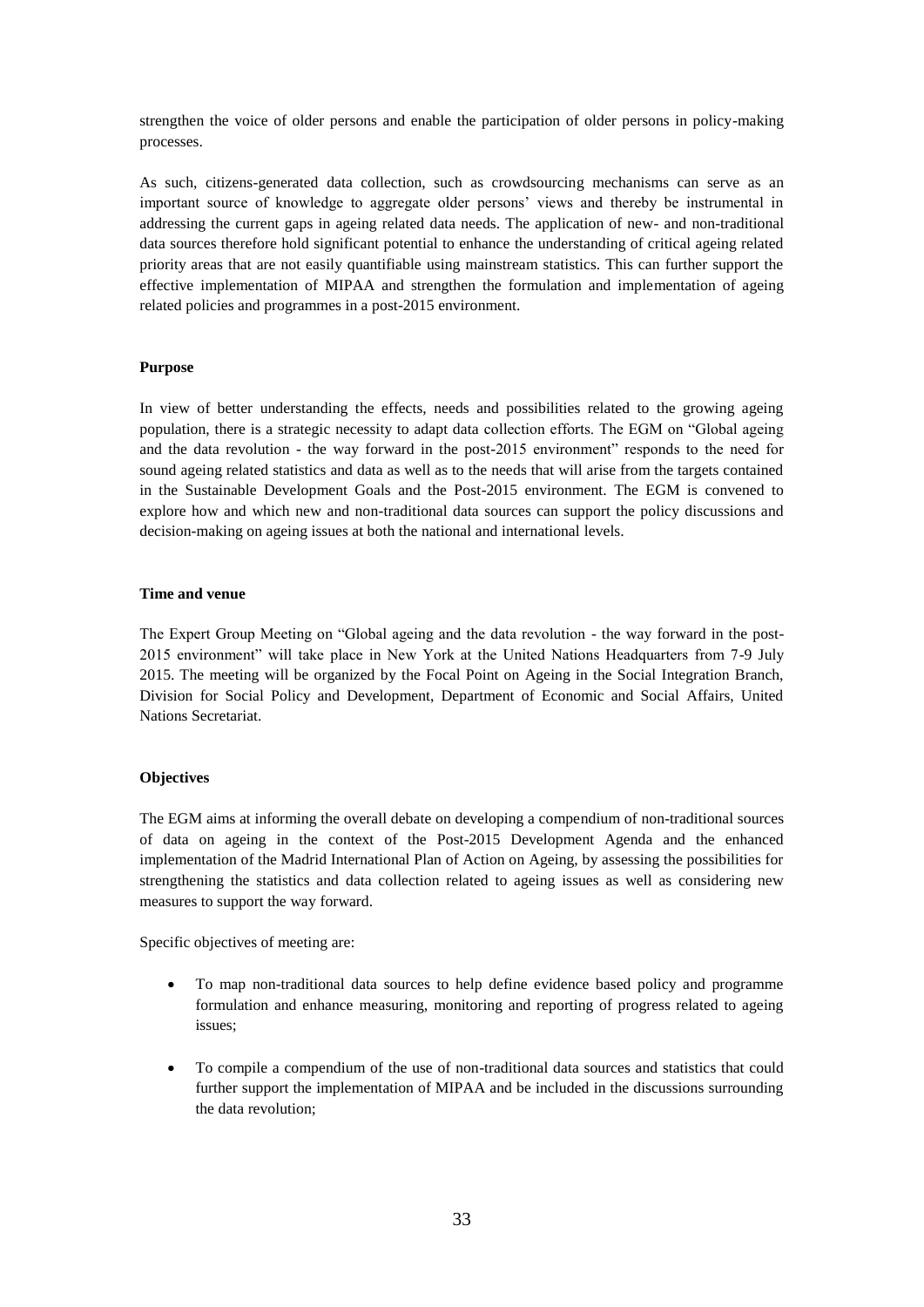- To contribute to the ongoing debate on improving the statistics for monitoring the Sustainable Development Goals as relevant to older persons and improving data sources on the situation of the lives of older persons.
- To identify and document selected citizens-generated data collection approaches that can strengthen an older persons perspective in a post-2015 environment.

#### **Participants**

Experts, academia, and representatives of United Nations entities, intergovernmental organizations, and civil society will discuss the ways in which statistics, data collection and the application of nontraditional data sources can enable evidence based policy and programme formulation and define priority areas for action in addressing the challenges and opportunities posed by the ageing population.

#### **Outcome**

<u>.</u>

The EGM provides an occasion for the exchange of views and ideas. The presentations and discussions that will take place during the meeting will directly contribute to the further implementation of MIPAA, the wider strategic framework for implementing the post-2015 development agenda as well as the ongoing efforts in defining the SDG indicator framework. An analytical outcome report reflecting the discussion and all viewpoints will be prepared. This outcome document will be a contribution to the implementation of MIPAA as well as the work of the Open-Ended Working Group on Ageing. The report will be available to Member States and other stakeholders.

#### **Main themes of the Expert Group Meeting**

The following main themes will be discussed during the Expert Group Meeting under its various agenda items $14$ 

#### **1. New and non-traditional data sources and new technological solutions**

To generate the necessary flow of reliable and timely data that ensures evidence based policy and programme formulation, traditional statistical processes will need to be redesigned to become more integrated and efficient and to yield different disaggregated data. Efforts to collect disaggregated data at the lowest possible level, by sex and age, should be made.

During the EGM, non-traditional data sources will be presented. It will demonstrate what information these sources can prove and contribute with as well as identify ways and means of how to benefit from the data revolution regarding data and statistics on older persons.

### **2. Assessing data and information gaps – what are the needs for enhancing evidence based policy and programme formulation on ageing?**

Understanding the opportunities of ageing related non-traditional data sources and statistics requires an overview of the policy and programming needs. The EGM will reflect on which gaps need to be addressed in view of the inclusion of ageing issues in the discussions around SDG indicators and statistical measurements. It will address questions as to; what are the key challenges as well as the data

 $14$  The themes are subject to finalization of the organization of the sessions of the EGM.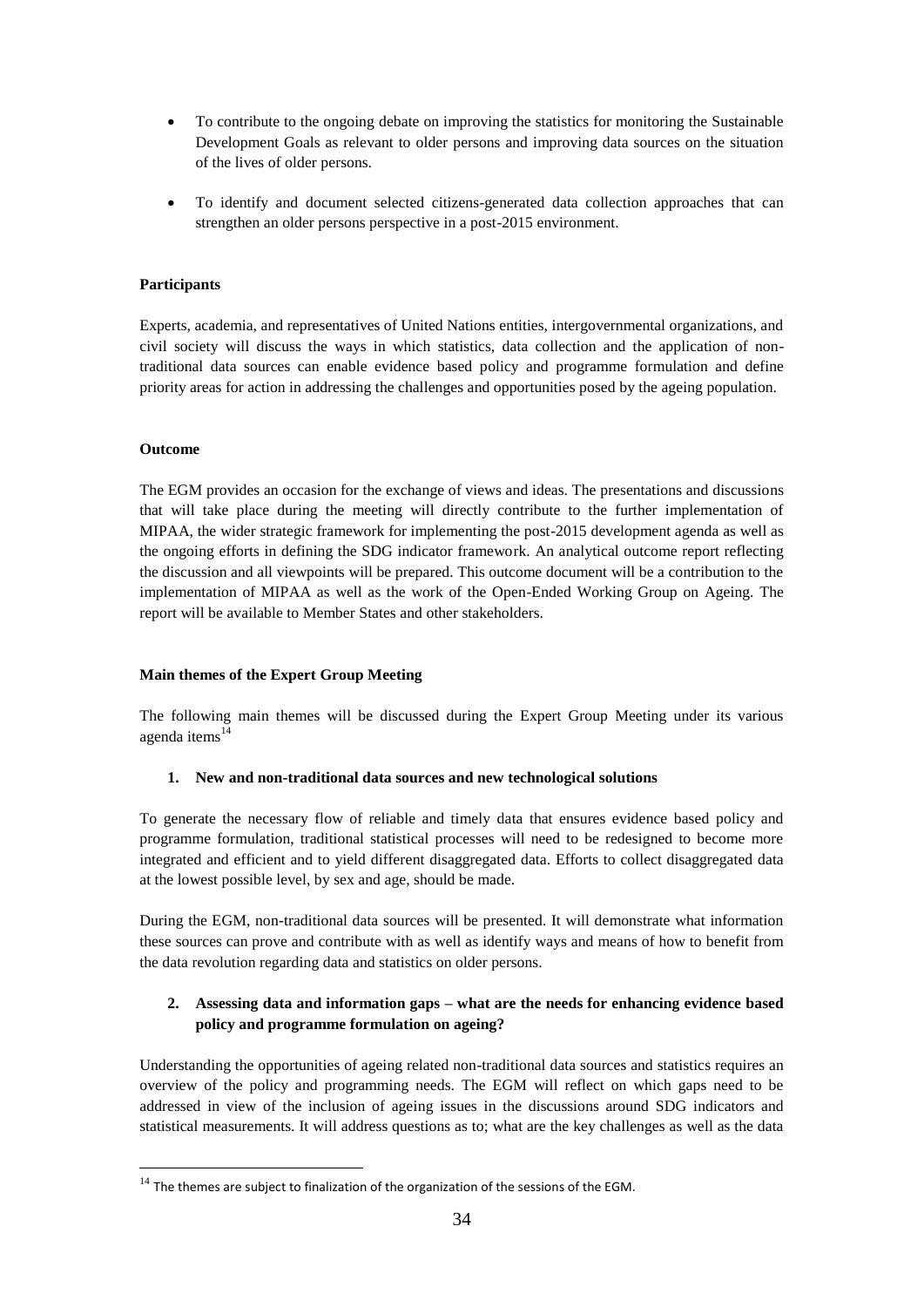requirements and limitations in different sectors such as health, employment, social security, human rights, discrimination as well as abuse, violence and neglect of older persons. The meeting will also explore how, and which new data sources and technologies can contribute to filling current gaps and consequently enhance evidence based policy and programme formulation in the ageing field.

## **3. The potential of new and non-traditional data sources and new technological solutions at the national level, regional and global level**

Under-representation of older persons in national statistical sources is a significant barrier to developing active responses to various ageing related aspects. At the same time, the urgency of addressing national statistical capacities to better measure and report on progress in sustainable development has been highlighted in the report of the Secretary General's High-level Panel of Eminent Persons on the Post-2015 Development Agenda.

Enabling a comprehensive national approach to ageing issues through obtaining reliable and valid data can enable making international comparisons. However, comparison of data from varying practices and conditions can be difficult and non-comparable data can lead to the dissemination of incorrect information and consequently to misinterpretation of matters. It is therefore essential to discuss common comparability issues as well as assessing the linkages of age related data collection at the national, regional and global levels.

The EGM will explore how national efforts in applying new and non-traditional data can drive improvements in addressing the growing ageing population by e.g. facilitating comparable crossnational data. It aims at discussing how new and non-traditional data could be made more widely available - at the national, regional and global level - to monitor and analyze effects on the sustainability of public finances, welfare provisions, or the economic and social impact of demographic change. The meeting will also address questions related to how to strengthen national capacities by e.g. applying national guidelines, data coordination and reporting of information that support the design of appropriate policies at the regional and global level.

### **4. Recommendations related to older persons in a Post-2015 Development Agenda environment – defining the way forward**

This EGM will conclude with elaborating a number of concrete recommendations which contribute to the ongoing debate on improving the statistics for monitoring the Sustainable Development Goals of relevance to older persons. The recommendations aim at compiling a compendium of the use of nontraditional data source and statistics that could be included in the discussions surrounding a "Transformative Agenda for Statistics" and further support the implementation of MIPAA.